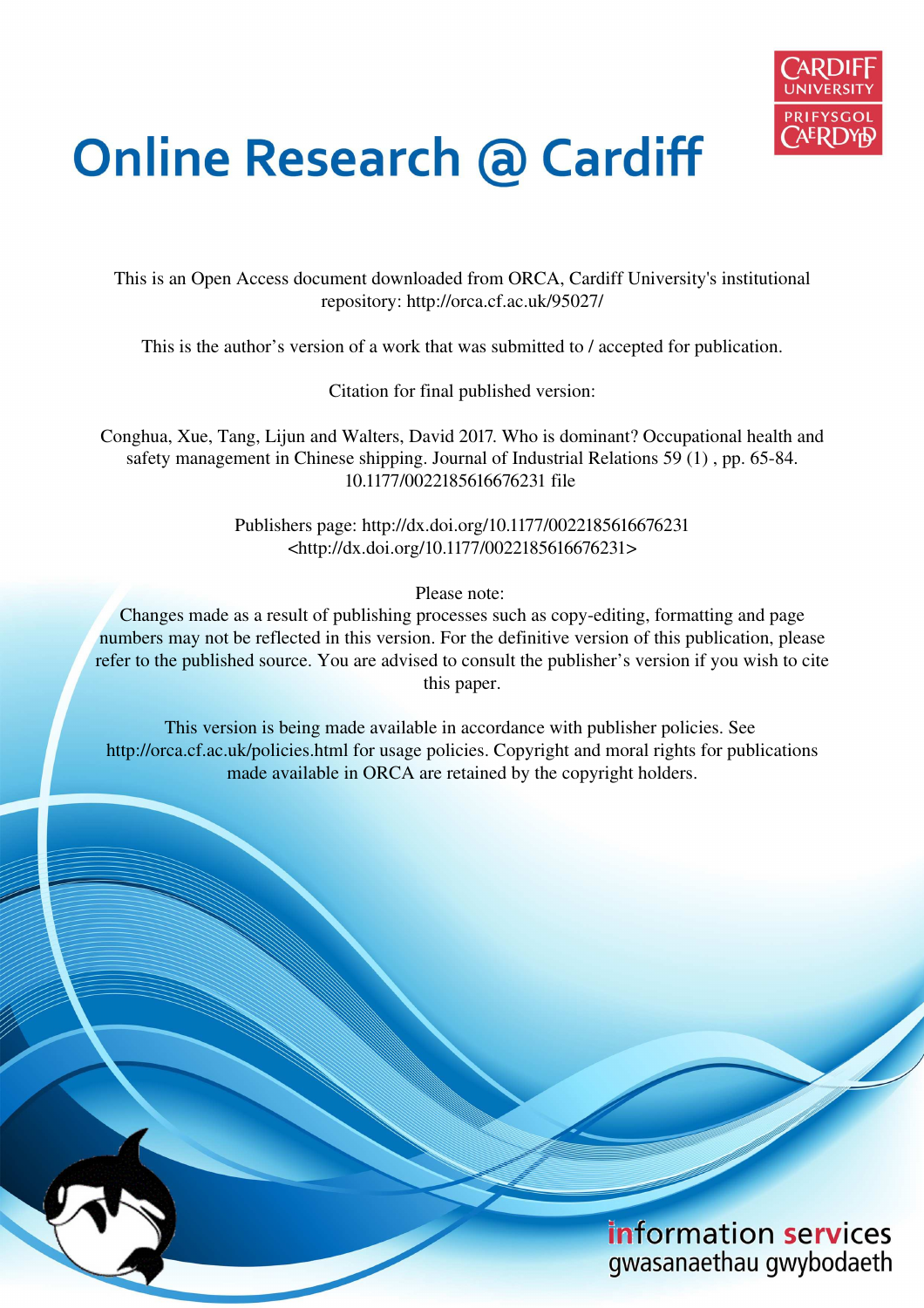#### **Who Is Dominant? Occupational Health and Safety Management in Chinese**

#### **Shipping**

(To be published in Journal of Industry Relations)

**Conghua Xue**, Nantong Shipping College, China

**Lijun Tang**, Cardiff University, UK

**David Walters**, Cardiff University, UK

Corresponding author: Conghua Xue, Nantong Shipping College, Jiangsu, China. E-mail: Conghua\_xue@hotmail.com

#### **Abstract**

This paper investigates the implementation of the International Safety Management (ISM) Code in the Chinese chemical shipping industry. In particular, it examines the tension between management focus on speedy production and seafarers' participation in safety related decision making and analyses how this tension is managed. It shows that while on paper companies have policies stating safety commitment in compliance with the ISM Code, in practice shore management tends to prioritise efficient production. When Occupational Health and Safety (OHS) and ship's sailing schedules are in conflict, managers implicitly request shipmasters to prioritise the 'core interest' of the company. Although the ISM Code endows shipmasters with overriding authorities in relation to shipboard safety management, they tend to read between the lines and tacitly follow managers' intentions. The study suggests that if the ISM implementation makes a difference, it is the practice that managers become more subtle in giving orders to exert their dominance. The study further reveals that the management's practice is not only irresponsive to seafarers' safety concerns but also makes rather limited contributions to promote OHS Management.

**Keywords:** OHS Management; ISM Code; Employee Empowerment and Participation; Managerial Dominance; Chinese Chemical Shipping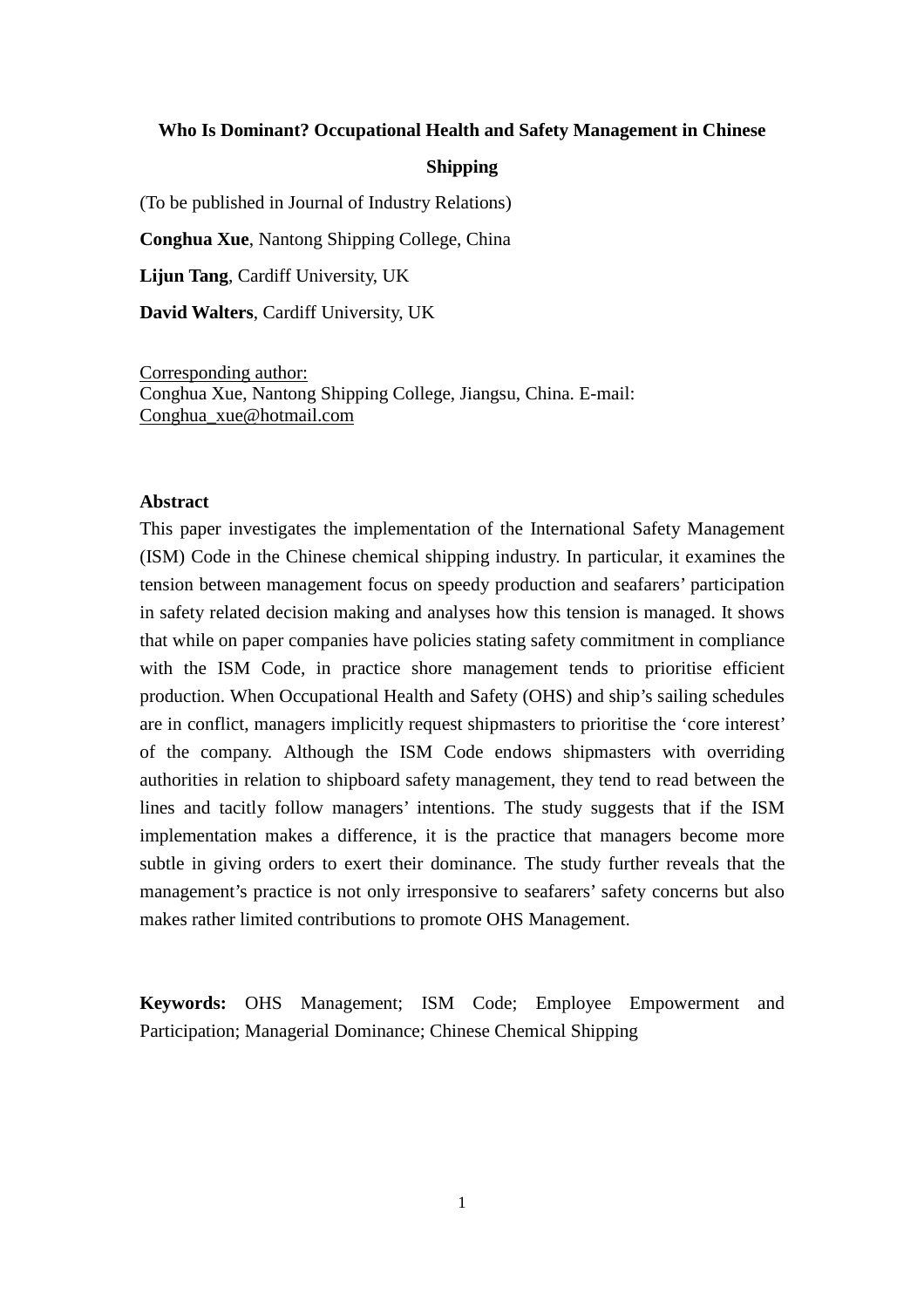#### **Introduction**

Over the past decades, there have been a growing number of organisations which have adopted a system based approach to Occupational Health and Safety (OHS) management (Quinlan and Mayhew, 2000), and the focus on systematic OHS management within organisations has become the *leitmotif* of current OHS regulation and practice (Walters, 2005). The study of its effects has been noted in parallel with the implementation of OHS management systems in various industries (Nichols and Tucker, 2000; Walters, 2005; Robson *et al.*, 2007). This paper focuses on OHS management in the shipping industry, which is usually characterised by higher than average occupational injury and mortality rates (Hansen 1996; Roberts and Marlow 2005; Borch *et al.,* 2012). The introduction of the International Safety Management (ISM) Code in 1998 marked the starting point in the industry towards a system-based management approach, and shipping companies subject to the requirement of the Code around the world have accordingly implemented the Code and adopted Safety Management Systems (SMSs), which paved the way toward OHS management in international shipping.

In organisational contexts, there is a large body of literature in relation to systematic OHS management which suggests that employee participation is essential for effective OHS management (Frick *et al.*, 2000; Quinlan and Mayhew, 2000; Walters, 2004; Gunningham, 2008). Employee engagement is also highlighted in some of the major OHS legislations [see European Council Directive 89/391/EEC (EEC, 1989)]. This is because being at the frontline, employees have an intimate knowledge of their workplaces and potential hazards and also have the most direct interest in safeguarding workplace health and safety. Empirical research in various workplace settings has repeatedly shown that effective employee participation leads to significantly reductions in injury rates (Nichols *et al*., 1995; Reilly *et al*., 1995; Shannon *et al*., 1996 and 1997; Shannon, 1998; Walters and Nichols, 2007). While the research literature on the effectiveness of the ISM Code in safeguarding seafarers by OHS management is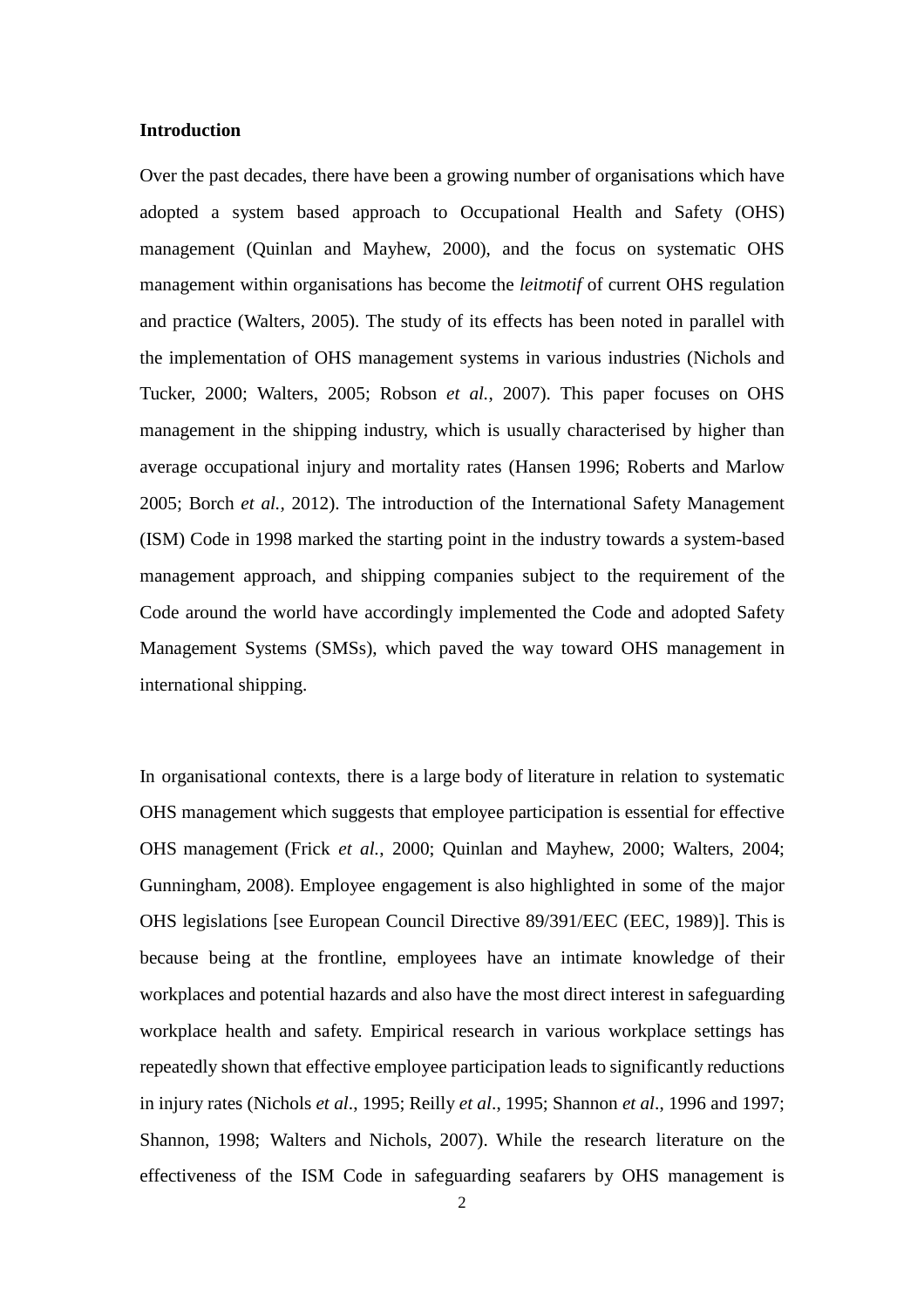limited, there has been a large body of literature on systematic OHS management addressing the role of employee participation in effective OHS in land-based industries (Larsson, 2000; Mouritsen and Larsen, 2005; Humphreys, 2007; Robson *et al.*, 2007; Kamp, 2009).

It has also been suggested that there is a tension between management's focus on employee participation and production enhancement. Research in the automobile industry has revealed that management often prioritises production and merely pays lip service to employee empowerment (Vidal, 2007a and 2007b; Stewart *et al.,* 2009; Jones *et al*., 2013). An intriguing question arising, therefore, is how this tension is played out and managed in the context of OHS management in the shipping industry. This paper aims to address this issue by examining the effectiveness of the ISM Code in the Chinese chemical shipping industry. We will first discuss the theoretical focus of the paper – the tension between employee empowerment and production enhancement, and then review the previous research on ISM implementation, in particular the Chinese situation. Following a description of the research method, we present the research findings which suggest that, despite the ISM requirements, employee participation and safety assurance are likely to be sidelined when they are in conflict with management's goal of efficient production.

# **The Tension between Employee Empowerment and Production Enhancement**

There is a large body of literature which demonstrates that employee empowerment has a positive effect on job satisfaction and organisational commitment (Fernandez and Moldogaziev, 2013; Kim and Fernandez, 2015; Ogbonnaya and Valizade, 2015), and improves job performance (Fernandez and Moldogaziev, 2011 and 2013). Despite these benefits, however, a number of studies in the automobile industry have also pointed out a big gap between management rhetoric and reality regarding employee empowerment (Vidal 2007a; 2007b; Stewart *et al.,* 2009; Jones *et al*., 2013). Having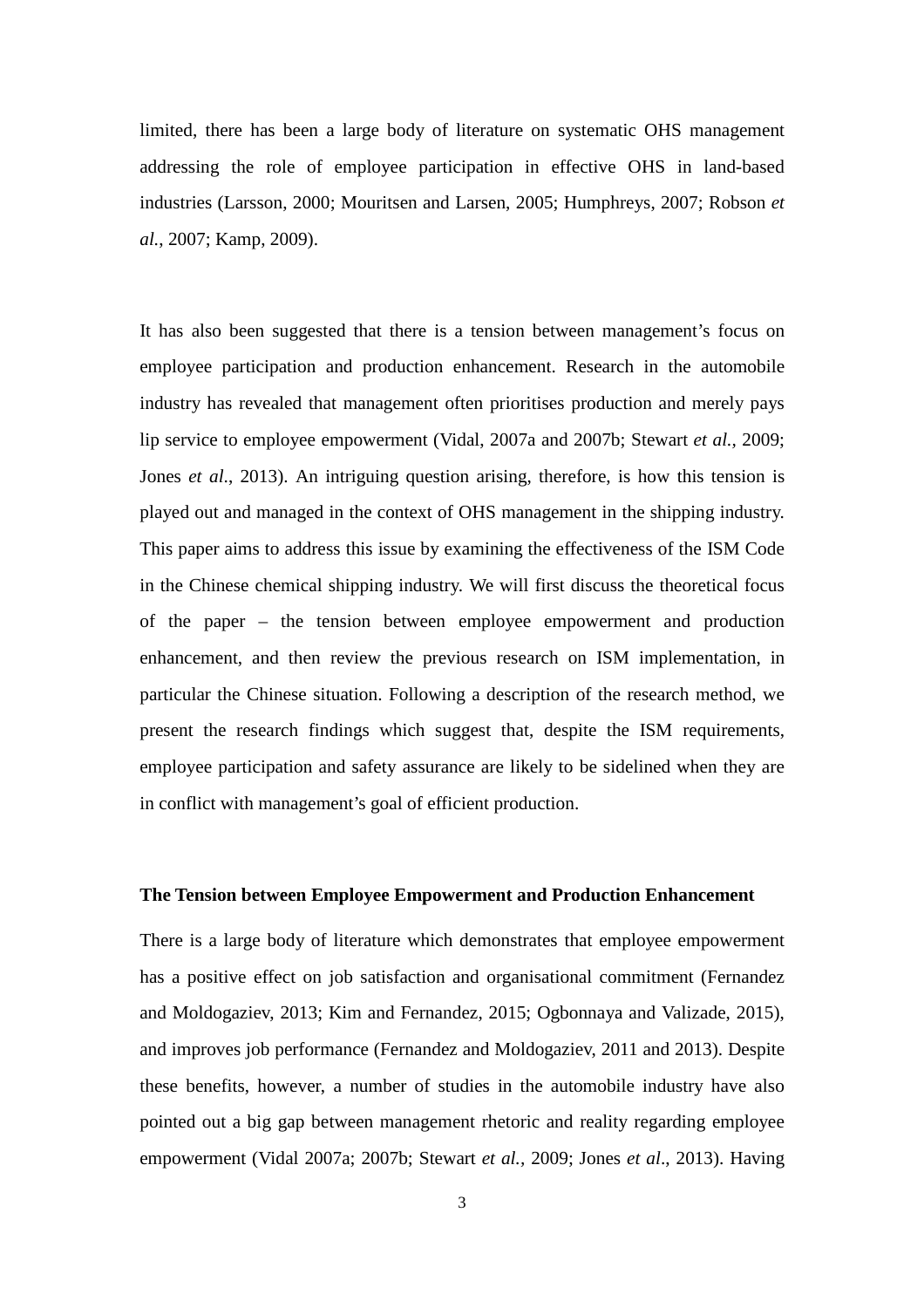reviewed the relevant literature, Jones *et al.* (2013) concluded that employee involvement and voice in various automobile plants were effectively silenced if they were in conflict with cost reduction and production enhancement, despite claims of employee empowerment by management. In some cases, employee empowerment practices are specified in regulatory initiatives. For example, the European Union's European Works Councils Directive (1994) stipulates that multinational companies under certain conditions should establish transnational employee consultation structure covering their European operations. Research evidence suggests that compliance with this policy varies, ranging from non-compliance to minimal compliance, and to a proactive approach if the management can see the benefit of it (Marginson *et al*., 2013).

Thus, even though employee empowerment brings about mutual benefits and may even be emphasised in regulatory initiatives, its implementation in organisations is far from problem free. Jones *et al.*'s (2013) review of research in the automobile industry pointed out the tension between employee empowerment practices and production enhancement. It reflected the issue of managerial control, which has been regarded as an inherent imperative in capitalist production (Thompson and Vincent, 2010). The control thesis indicates that for the purpose of cost reduction, production enhancement and thus profit maximisation, management would employ various strategies, such as early forms of direct, technical and bureaucratic control, and more recent normative control, customer control, and neo-normative control (Edwards, 1979; Fuller and Smith, 1991; Frenkel *et al.,* 1995; Callaghan and Thompson, 2001; Gamble, 2007; Sturdy *et al.,* 2010), to manipulate the labour process.

Employee participation in OHS management can be seen as a form of employee empowerment, which refers to managerial practices aimed to share information, rewards, work related knowledge, and decision-making authority with employees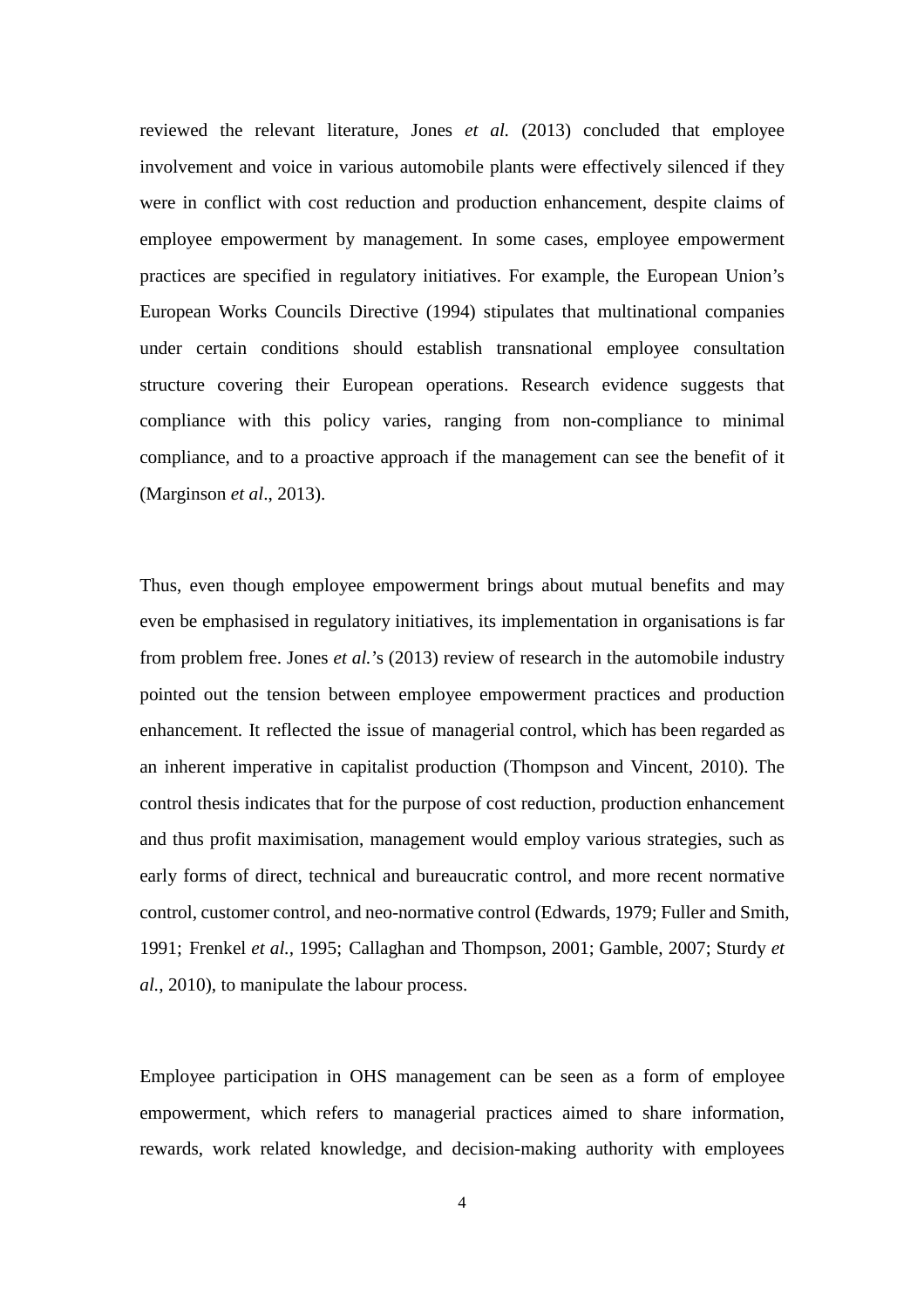(Bowen and Lawler, 1995). It is considered to be beneficial to both employees and organisations. In terms of OHS management, the tension between employee participation and short term production targets may also arise from time to time. As such, it is perhaps not surprising that senior management commitment is seen as the other key factor for effective OHS management (Frick *et al.,* 2000). Such commitment is fundamentally reflected by the resources employers put in place for the purpose of detecting, abating and preventing workplace hazards (Nytro *et al.,* 1998; LaMontagne *et al.,* 2004). Apart from allocation of OHS resources or funds, it also involves systematic management of workplace risk by using techniques such as effective workplace health and safety committee and risk communication procedures (Bohle and Quinlan, 2000). In fact one of the key indicators of genuine senior management commitment is their ability to elicit and encourage effective participation from the employees in the management of workplace health and safety. In shipping, the ISM Code makes it clear that 'the cornerstone of good safety management is the commitment from the top' (IMO, 2005). In practice, however, very little is known about how the tension between management focus on production enhancement and the commitment to active employee participation is played out and managed in the shipping industry.

#### **ISM Implementation**

The implementation of the ISM Code has triggered a few pieces of research using different methods and drawing some discrepant conclusions. Tzannatos and Kokotos (2009) examined all the 268 accidents involving Greek-flagged ships between 1993 and 2006, a period spanning before and after the implementation of the Code. They found that the rate of incidents induced by human errors dropped from around 64 to 52 per cent. More recently, Kokotos (2013) extended the examination to include the accidents involving Greek-flagged ships in a period of 17 years from 1995 and 2011. The examination found a continuous and statistically significant decrease in the rates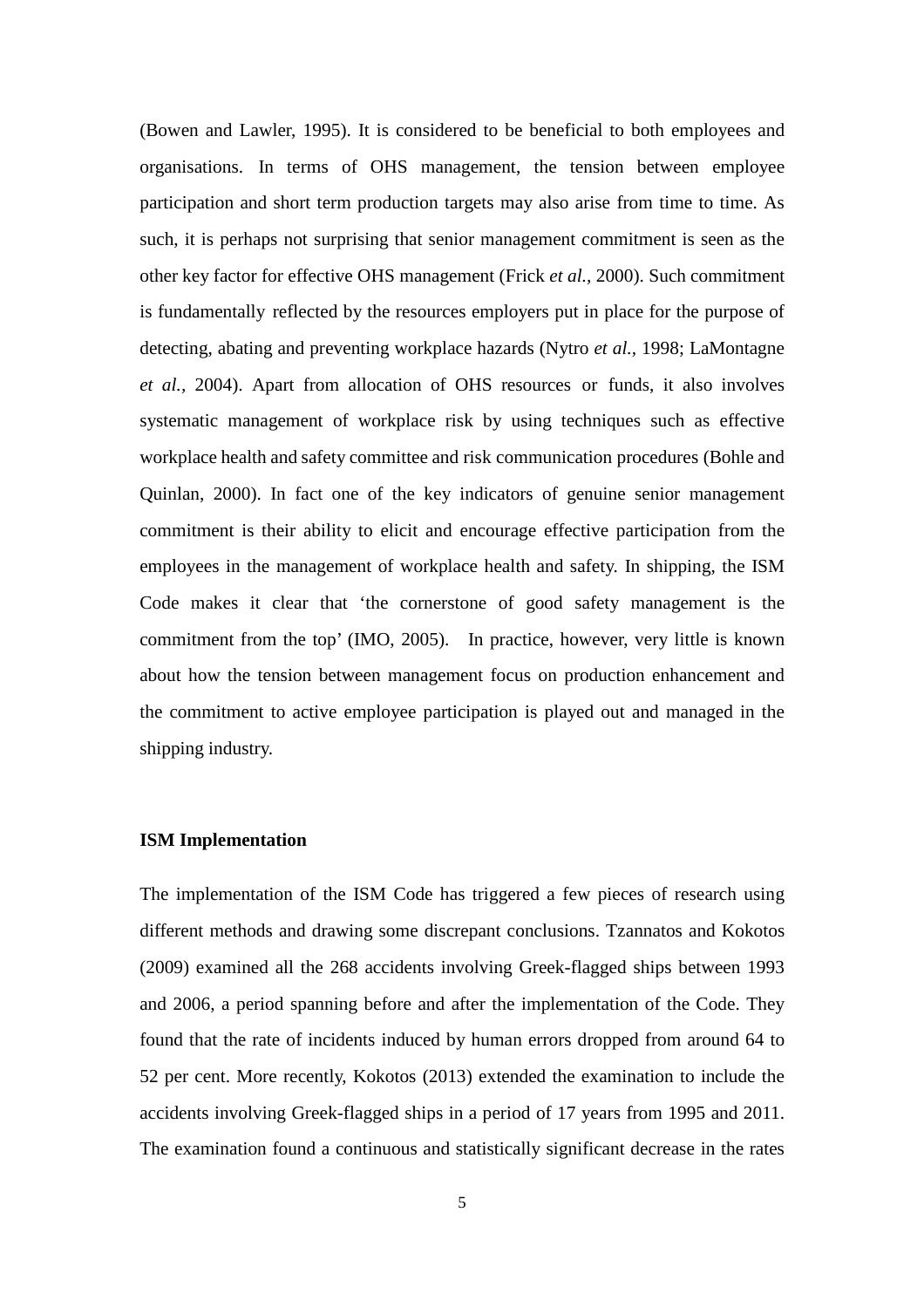of accidents induced by human error. As such, both pieces of research confirmed a certain level of positive effectiveness of ISM implementation. The use of 'hard data', such as accidents records, to assess the effect of the Code, however, has its problems. As pointed by the IMO (2005), it is impossible to tell whether the observed effect is caused by ISM implementation or by other contemporary legislative and administrative requirements. Moreover, one of the major research findings shows that underreporting of safety-related occurrences is noticeable and a culture of underreporting is prevalent in this industry (Ellis, Bloor, and Sampson, 2010; Nielsen and Roberts, 1999; Oltedal and McArthur, 2011). As a consequence, the reported data could not reflect the actual mortality and injury rates which remain unknown due to the industry structure.

To overcome the limitations of pure statistical evidence, an IMO (2005) initiated study employed a different methodology. It utilised questionnaires to elicit opinions of various stakeholders, including maritime administrators, shipping operators, ship managers, and seafarers, on the effectiveness of ISM implementation globally. The results of the study suggested that the overwhelming majority of respondents perceived the ISM Code useful and beneficial. However, the group of experts who carried out this study had doubts about the positive results and held the view that the respondents who completed and returned the questionnaires were mostly from those who had positive opinions on the Code in the first place and the percentage of seafarers involved was very limited.

Thus, both the results of hard data and opinions of industrial stakeholders are not firmly convincing, since they fail to reflect how the Code has been implemented in shipboard daily practice. In this context, Bhattacharya (2011 and 2012) examined seafarers' participation in the ISM implementation on four oil tankers from two shipping companies. He found that in both companies seafarers were unwilling and unable to participate in ISM implementation and merely pretended to comply with the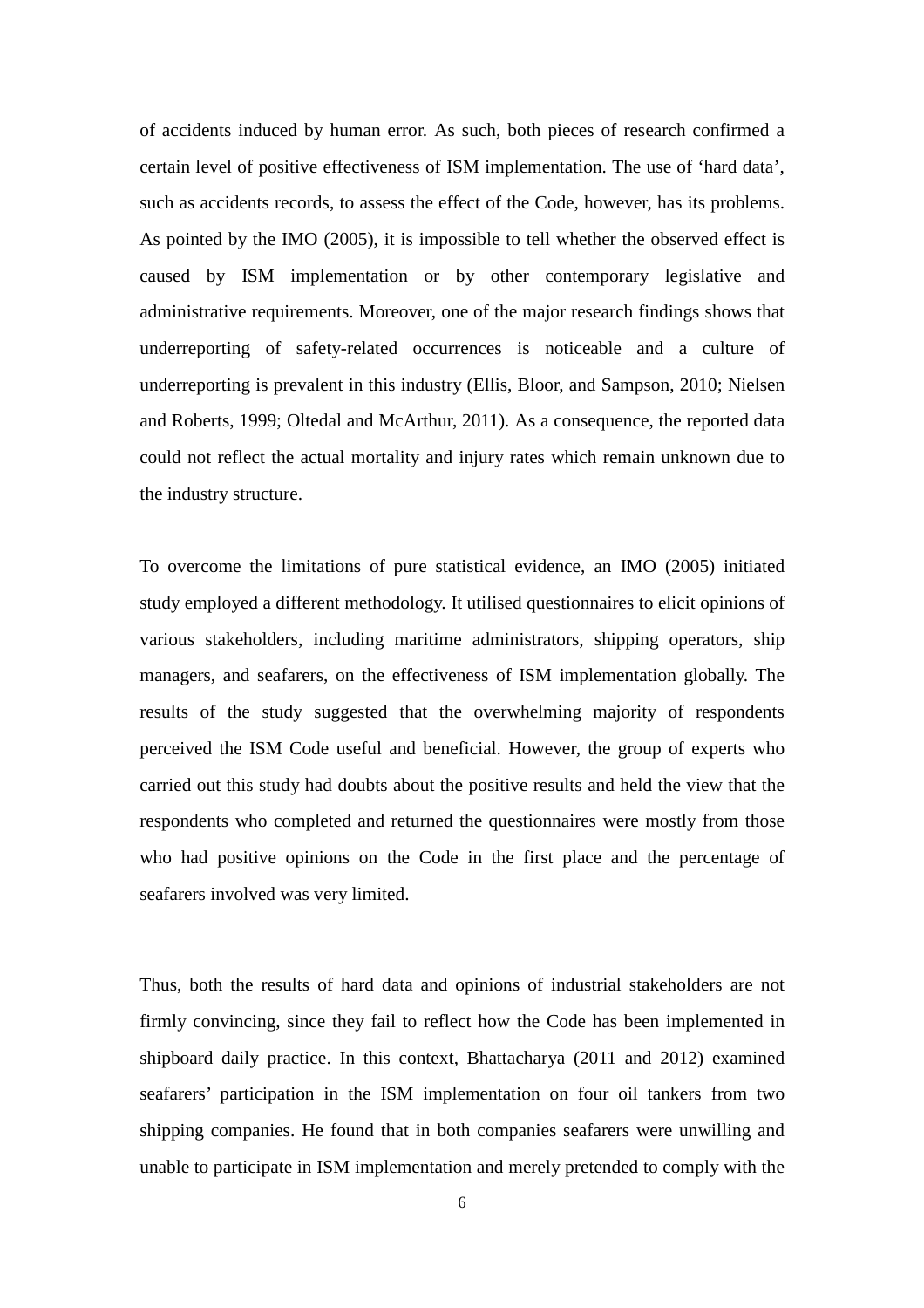requirements of the OHS management by falsifying logbooks and checklists. Bhattacharya further argued that the failure in eliciting seafarers' participation was caused mainly by their fear of being blamed and losing job. Such failure means that OHS management in shipping is still a major concern as various relevant studies have suggested (Psarros *et al*., 2010; Lappalainen *et al*., 2011; Oltedal and McArthur, 2011; Batalden and Sydnes, 2013).

The limited research evidence on ISM implementation so far suggests that while it may have produced some positive effects, the implementation in practice has painted a rather different image of workplace OHS management. Bhattacharya (2012) has explored issues related to seafarers' participation in workplace safety management, one of the key factors of successful implementation of OHS management systems. In this paper, we examine interactions between shore-based management and shipboard seafarers which reflect the tension between production enhancement and seafarers' participation and how it is managed.

Shipping is unique since there is a physical separation between the shipboard workplace and shore-based management and also because the management structure of ship operations is typically hierarchical (Bhattacharya and Tang, 2013; Sampson, 2013). On ships, seafarers are positioned into hierarchical ranks according to their roles and responsibilities, ranging from senior officer, junior officers and ratings, with shipmasters being on the top. A shipmaster has dominant power on the ship and is often regarded as 'king' (Sampson, 2013). On top of the shipboard structure, there is also a hierarchical division between shore based managers and seafarers as employees. In this context, shipmasters can be regarded as supervisors of ship operation, but their supervision is subject to shore-based management (Bhattacharya and Tang, 2013). This hierarchy arguably would not be conducive to employee participation. However, safe operation and navigation have always been of paramount importance in this industry. In this context, seafarers' participation in managing OHS is crucial, and the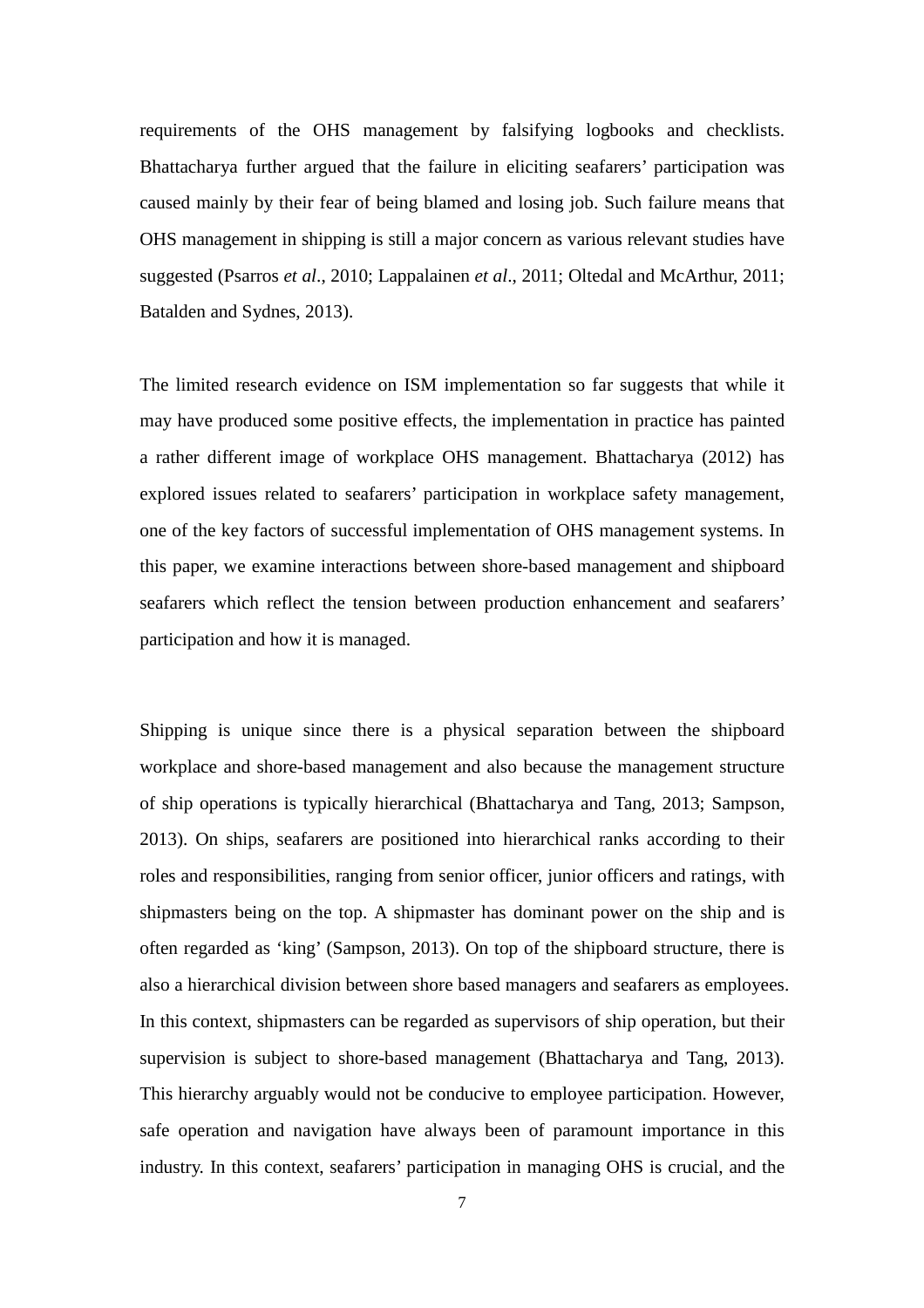ISM Code clearly states that the SMS of a Company should contain an explicit statement emphasising the ship master's authority and the Company should ensure that 'the master has the overriding authority and the responsibility to make decisions with respect to safety and pollution prevention and to request the Company's assistance as may be necessary' in *Section 5 Master's Responsibility and Authority*.

The study was conducted in a Chinese context. Within organisations in China, a high power distance between superiors and inferiors has been noted (Hofstede, 1991). The literature shows that Chinese cultural traditions tend to lead managers of organisations to adopt centralised organisational structures and decision-making processes (Lu, 1991; Lan, 1999; Schlevogt, 2002). Such a culture serves to promote compliance with higher authority and discourage any challenge to the authority of the superior. Arguably, employee participation or empowerment is likely to be inhibited by the high power distance in China, and in this context management commitment is more important if effective employee participation is to be solicited.

In view of the hierarchical structure and high power distance in Chinese shipping companies on the one hand, and the overriding authority given to a shipmaster by the ISM Code on the other, it is interesting to investigate situations where a shipmaster's decision-making power is likely to jeopardise short-term production schedules and to examine how this conflict is negotiated and solved between ship and shore. As shipboard workplace is hierarchical, if the shipmaster's decision is not respected, the participation of seafarers in the lower hierarchy is bound to be ignored and senior management commitment can only be lip service. This paper aims to examine how the tension between employee participation and production enhancement is played out and managed in the shipping industry, the study of which will shed some light on the effectiveness of ISM implementation in the Chinese chemical shipping industry.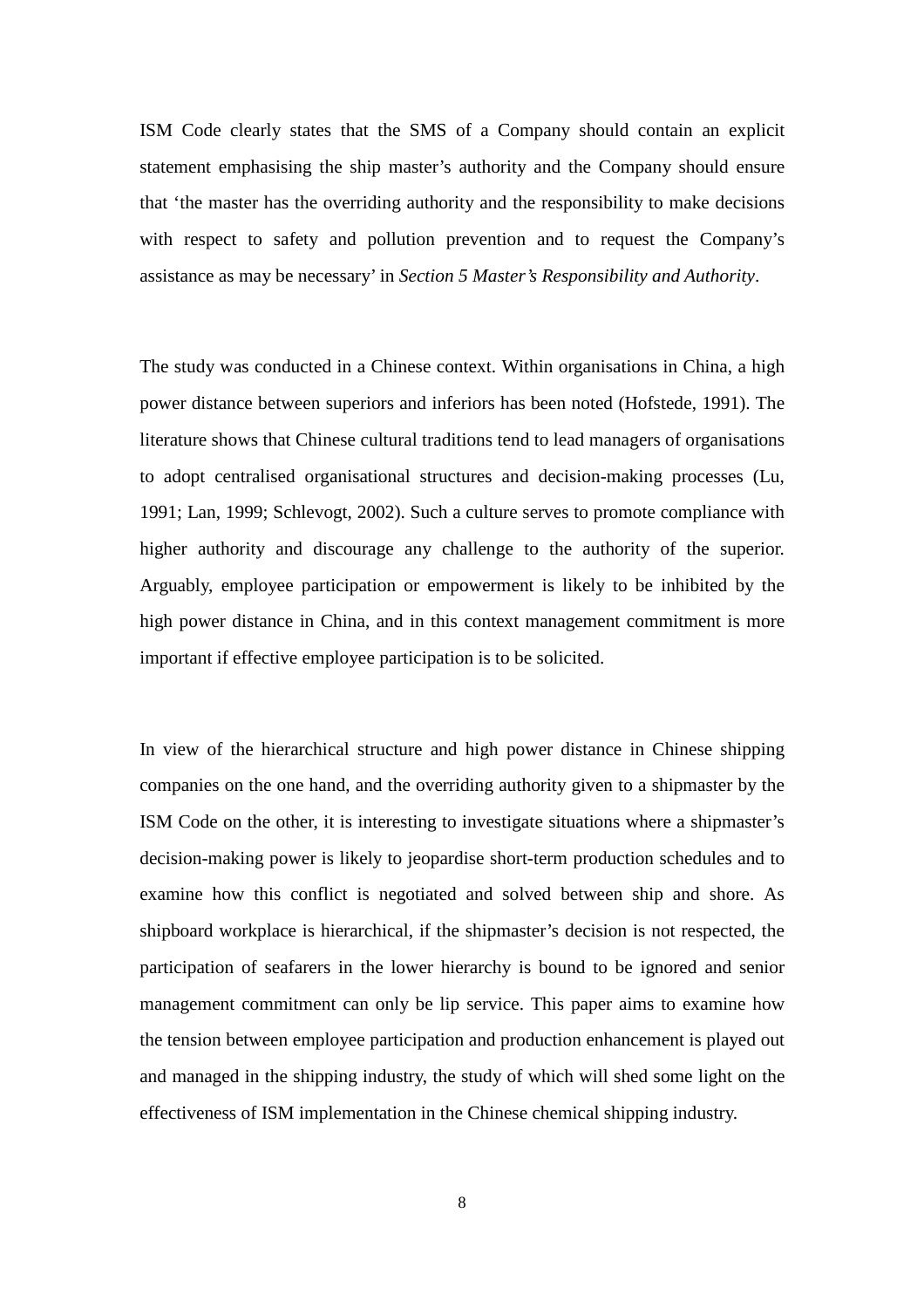#### **Research in Chinese Chemical Shipping**

The significance of making a study in the chemical shipping industry is acknowledged, since 'a substantial proportion of global chemical products' and 'many substances that are known to be hazardous to health' are transported by ship (Walters, 2007, p.62). This research took a qualitative approach, focusing on shore management in two Chinese chemical shipping companies and four chemical tankers operated by them. Both companies are located in the Yangtze delta area in China. Company 1 (C1) is affiliated to its Group Company which is a listed company dedicated to oil and chemical transportation. By the end of 2014, the company owned 21 special cargo carriers, half of which were chemical tankers. The majority of its fleet is IMO type II tankers with cargo tank coating materials of epoxy resin, phenolic resin, or polyurethane. The cargoes carried cover a wide range of categories, for example, those derived from aromatics, esters, acids and aldehydes. The fleet was mainly registered with Chinese nationality. The major trading areas were in the western Asia Pacific region although several large ships were operated globally. Company 2 (C2) was co-founded by a few strategic investors. By the end of 2014, there were 15 chemical tankers. To a large extent, the scale of its fleet and trading routes were similar to C1. Both companies have stable cooperation with some of the major international well-known petrochemical companies. A majority of its ships passed external inspections from oil majors and chemical producers such as BASF (A German Holding Company), Shell, BP (British Petroleum), Exxon-Mobil, Lucite and Dow Chemical. Both companies have been fairly profitable during the period of study under the context of the slow development of chemical tanker fleet and growing demand for chemical shipping in China over the past decade.

Both companies are managed by Chinese managers and their ships are crewed by Chinese workers. There are several hundred crew members working for both companies. A majority of crew members in C1 had a long-term contract with their company. In C1, the crew team was comparatively stable. The company tries to fix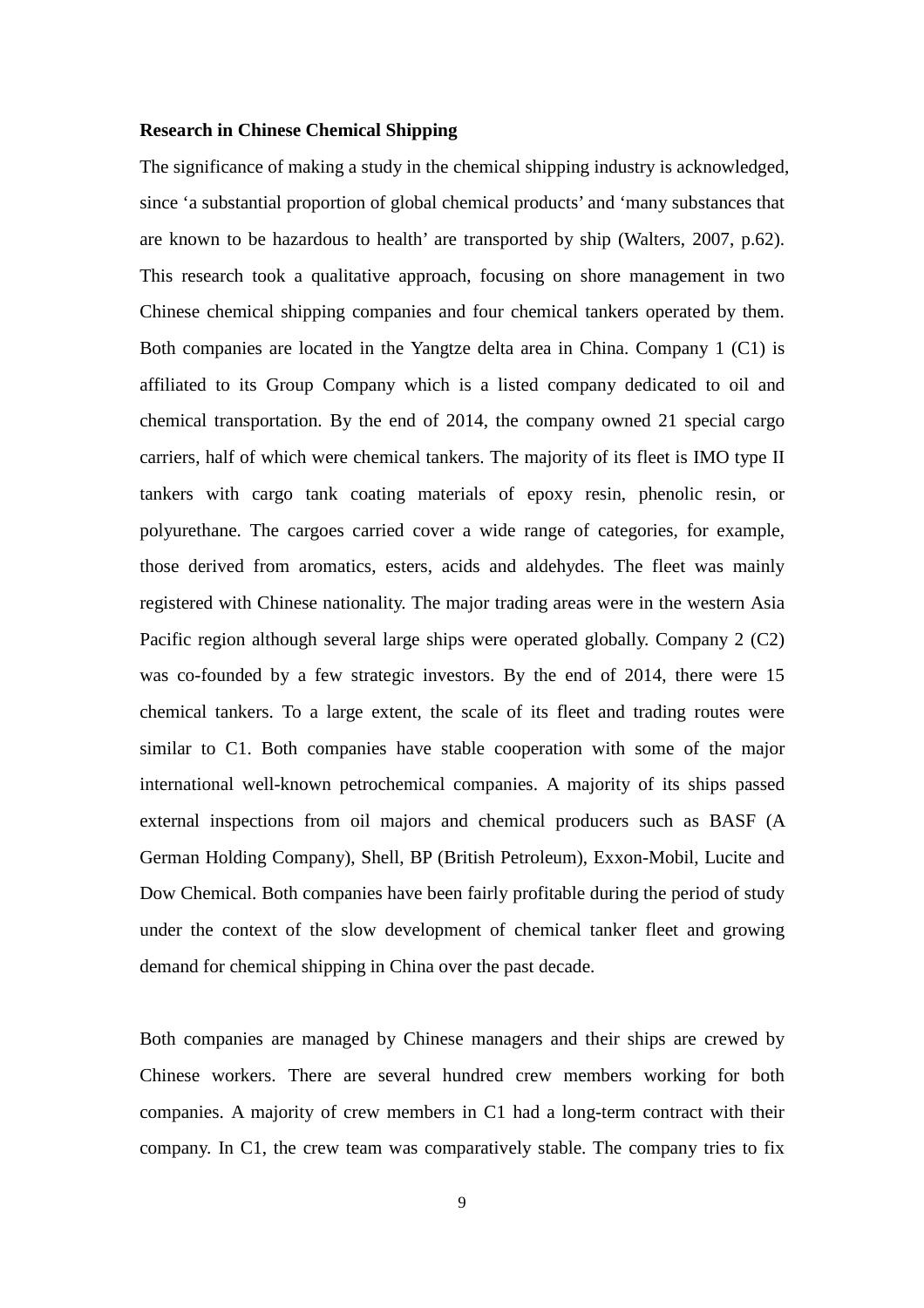individual crew members on a particular ship if his work performance was positively appraised by the company. In C2, about 15 percent of crew have longer contract terms (usually 3 or 5 years) with the company. The company also recruits individual free lance seafarers from the labour market, most of whom work on a one-off contract.

As their ships trade internationally, they are subject to international regulations as well as regulatory inspections conducted by various enforcement bodies, such as Flag State Control (FSC), Port State Control (PSC), Oil Company International Marine Forum (OCIMF), and classification Society. In this sense, Chinese tanker companies are no difference from their foreign competitors, subject to the same regulations and enforcement mechanisms. It is also worth mentioning here that because they carry dangerous cargo, oil and chemical tankers are subject to more stringent regulation and inspection. As such, they have a better safety record than that of other types of ships (Oldham, 1998), and they are among the first group of ships on which ISM implementation was made mandatory.

Prior to the field work, two sets of open-ended and flexible interview schedules were designed and tested in both English and Chinese languages, one for ship managers ashore and the other for seafarers. The fieldwork took place mainly between 2011 and 2012, and was refreshed in 2014, and the field researcher visited the two companies' headquarters and also sailed with the four chemical tankers for four research voyages, one voyage with each vessel. The field researcher interviewed 15 shore-based managers and 50 working seafarers. In addition, on-board observation was conducted and field notes were written on a daily basis. All the interviews were conducted in Chinese. They were transcribed and translated into English, and then all the interview data and field notes were coded with the aid of Nvivo software.

#### **Management Rhetoric and Assurance**

In compliance with the Code, the SMSs of both Chinese shipping companies contained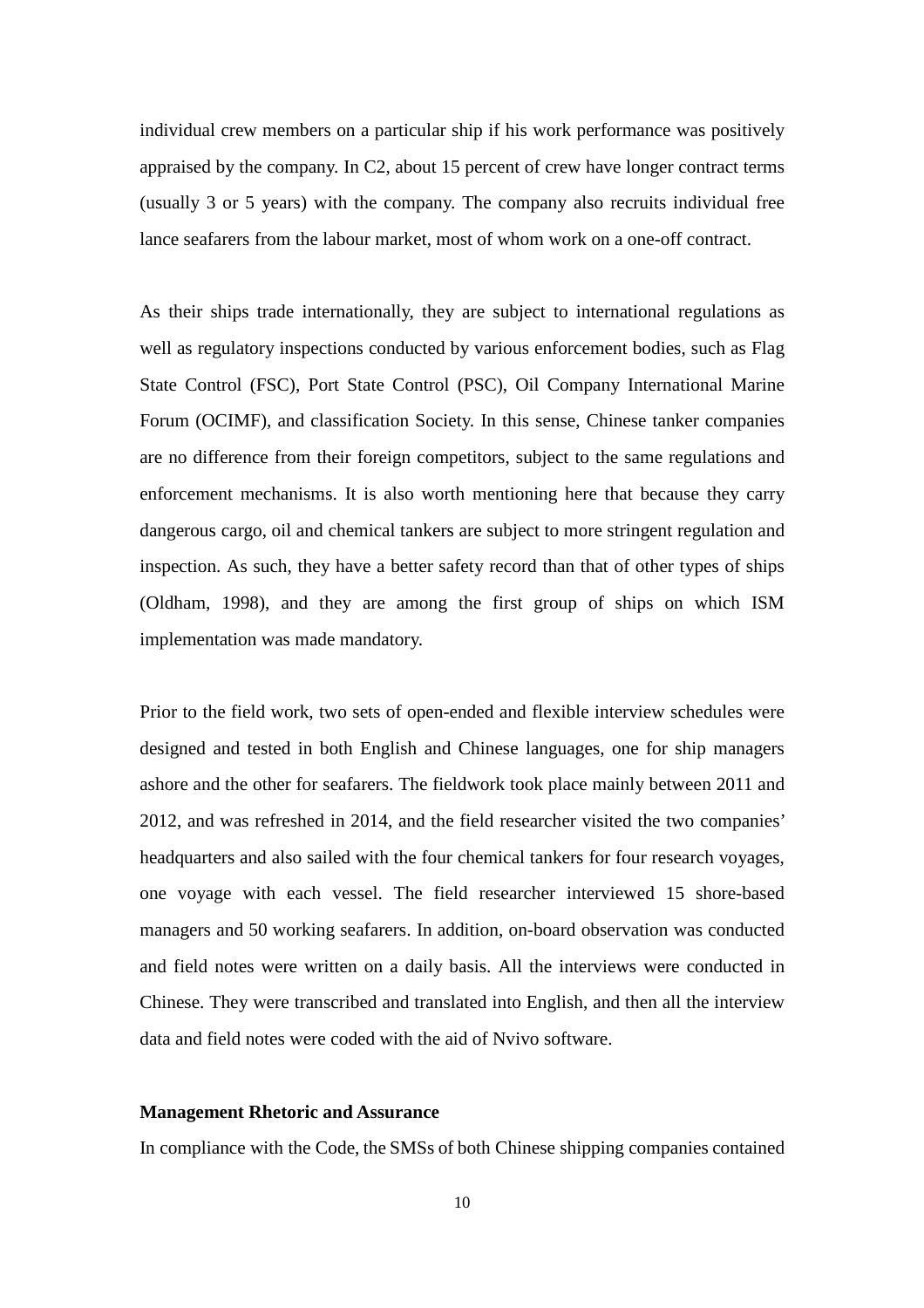a dedicated section called *Shipmaster's Power Statement*. In the SMS of C1, it stated:

For the protection of human life…, a shipmaster can take any measures or issue any orders whenever necessary. No matter whether those measures or orders are consistent with company's requirements, this decision-making power should not be constrained by the ship owner, charterer, or any other persons. The company promises to guarantee the shipmaster's right and welfare, and should not treat him differently whenever he exerts his absolute power.

#### The SMS C2 similarly stated:

A shipmaster can take all necessary measures… He has the absolute power to take determined actions in order to prevent the crew from being hurt, the ship or cargo being damaged, and ocean environment being polluted. A shipmaster may use his professional judgement and should not be constrained by the ship owner, charterer and any other person.

The interviews with the management in both companies indicated that the above statements were adhered to. Most major decisions were taken in consultation with ship's crew, and the crew's decision-making power was well respected by the management in both companies. Two common reasons were given. First, when a ship was at sea, the crew, as front-line workers, would have the best knowledge of the shipboard work environment. Second, a shipmaster-responsibility scheme was implemented as a result of SMS adoption required by the ISM Code. Although a company's management remained responsible for the safety supervision of ships, a shipmaster was still the key person for ensuring the ship's safety. With his professional knowledge and on-the-spot observation, a shipmaster could make better and more reasonable decisions than could others, as a marine engineering superintendent explained:

In general, if the company's order is different from a captain's decision, the captain's decision is dominant. After all, the captain is on the spot. He knows the real situation much better than us. His decision tends to be more reasonable.

In a few cases, some management interviewees, such as a marine engineering manager, commented that senior crew members could make immediate decisions and 'report to the company at a later stage'. In general, the management would not interfere in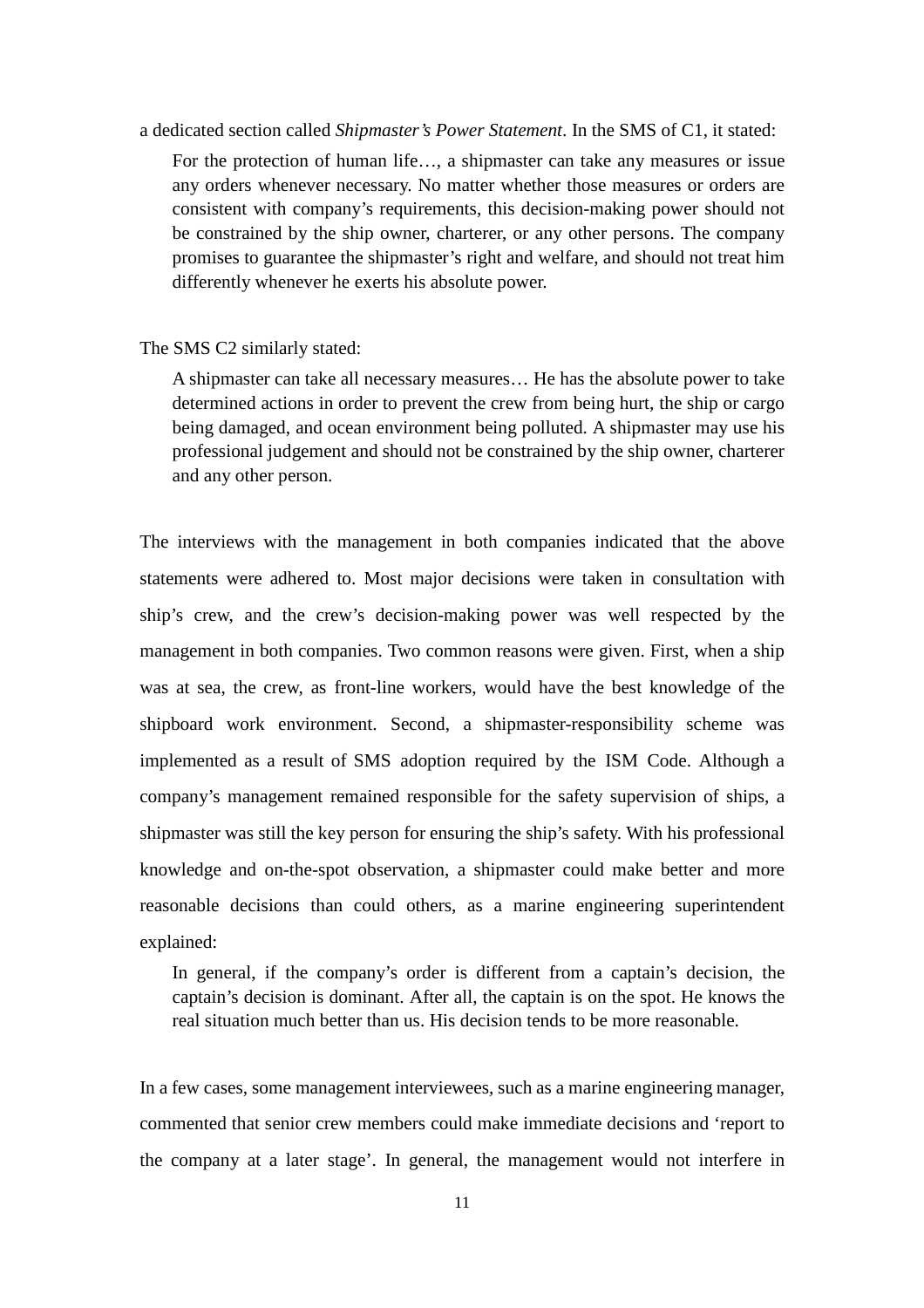masters' decisions except when there was a 'significant deviation'. The emerging data suggested that the management in both companies agreed that a shipmaster's independent decision-making power should be guaranteed, and not be restrained by any additional terms. One marine engineering superintendent stated that a master's independent decision-making was even encouraged by the shore management:

When I was on board, I often encouraged the captain: whatever happens, you should have your own judgement and should not be affected by other external factors.

The shore interview data thus seemed to suggest that a shipmaster's decision-making power was well respected and that crew's participation in the major decision-making process was considered important by the management. To ensure safety, the management appeared willing to delegate the authority to shipmasters.

However, upon further examination, it became clear that in practice, shipmasters' overriding authority was not respected unconditionally. Managers stated that shipmasters' decision-making power or absolute power should depend on the actual context in which an issue arose. In other words, this power was respected if it was not in conflict with the company's 'core interest'. For example, one marine affairs manager said:

We work in the shore office. From our perspective, we cannot say, 'Captain, you just do it as you wish'. We would also consider whether the action is line with the company...the boss's intent (interest). If a captain insists on his own decision, we would support him. But we could not support him to act against the company.

Thus, 'the boss's intent' was one crucial factor in shipmaster's authority. But what was 'the boss's intent'? Another manager made it rather clear:

Although the ISM Code specified this absolute power, understanding this statement would vary when there was conflict between safety, production and profit. The communication technology has improved, and crew's decisions should be approved by the company. There were some conditional terms imposed on the use of a captain's decision-making power.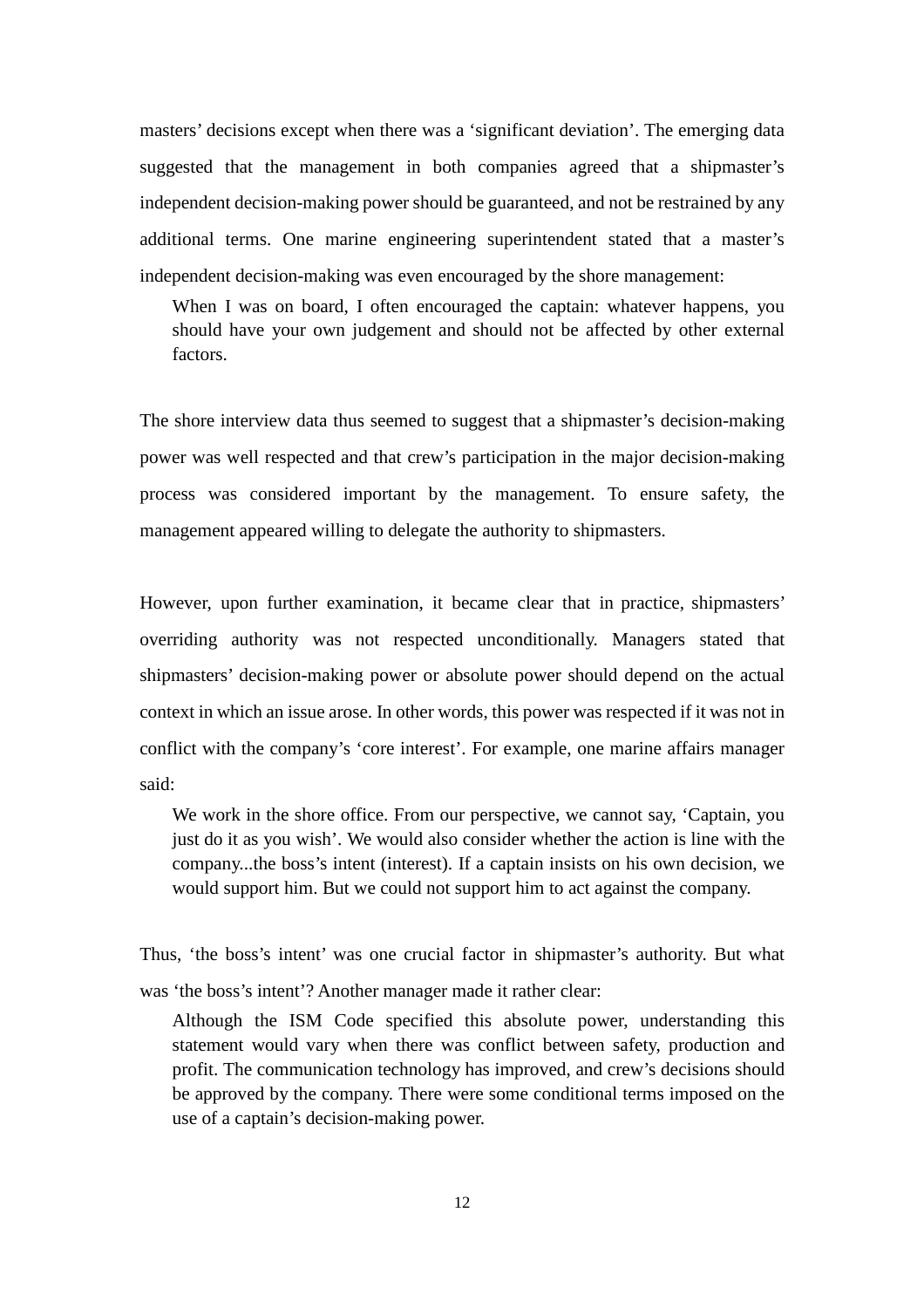The shipmasters' authority then was far from absolute, and it was respected and supported only if it was not in conflict with the company's commercial interest and profit. But, it could also mean that if there were a conflict, however, the company could prioritise profit over safety. In this sense, the so-called 'genuine' senior management commitment to OHS was blurred.

The above quotation also suggests that the development of modern communication technology, such as satellite communication, has significantly reduced the 'distance' between shore and ships. As a consequence, a shipmaster's decision-making was more likely to be influenced by the shore management to prioritise the company's profit earning. In fact, it frequently happened that a shipmaster's decision had to be approved by their company before further action could be taken. In order to satisfy the boss's 'core interest', the high level of consistency between what was required by the management and what was actually done on board ships was emphasised. For example, a manager stated:

The company's order should be implemented on board ships without any compromise.

These words made it clear that in fact it was still the shore management that dominated the ship's routine operation.

From the management's perspective, full compliance with their orders implied good OHS management at sea. Some managers clearly expressed the view that if a crew acted according to their instructions, they would not be held responsible for any negative OHS consequences. In practice, the interview with two marine engineering superintendents also suggested that the real situation in both companies demonstrated a certain level of satisfaction to the management in terms of a crew's response to their orders:

According to my experience, disagreement between shore management and crew was rare.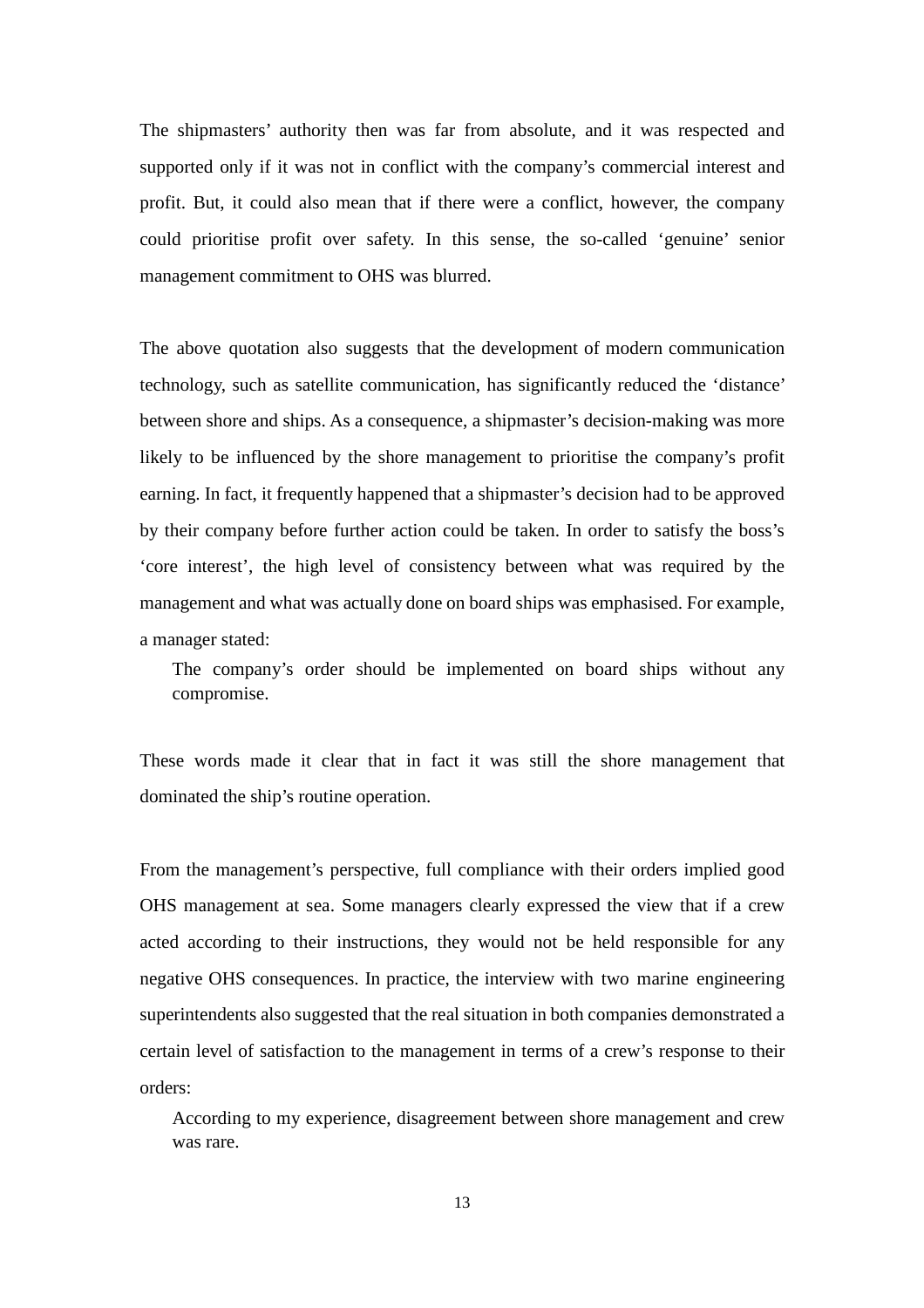There has been no case where a ship has failed to follow the company's orders.

These two quotations draw a rather harmonious picture. What was the experience of shipmasters regarding their decision-making power? Is it the case that they were normally happy to follow, and rarely disagree with, company instructions? Further examination of shipboard practice will shed some light on these questions.

#### **Shipmaster's Authority in Practice**

On board a ship, a shipmaster was responsible for overall shipboard OHS and officially given the overriding authority. When asked about this authority, however, shipmasters were not impressed, especially if it was related to sailing schedules. One shipmaster gave a recent example. His ship was going to call in at a domestic port in China, which was his first voyage there. By that time, it was night and already dark:

...There was only one tug available and it was at night. I replied to them [the management] I could not call at the berth. Not long after, the company called me again…They ordered me to call at the port…From my perspective, they were my immediate superiors. They asked me to call at the port. Even though I followed the order, I felt very reluctant.

Notwithstanding his reluctance, the shipmaster did follow the company's order and took a risk to do so. This led him to re-think his decision regarding his decision-making power as a shipmaster:

Regarding this issue, I had contradictory feelings. When the safety aspect conflicts with the business aspect, the safety should be prioritised. When the company's leaders visited us, they also said so. The same was stated in the management system. They repeatedly emphasised this principle. The management's statement about a captain's overwhelming power was stated and signed. But, in practice, it is different!

This shipmaster was upset by management's response, and he felt unaided in the critical situation where the ship's safety and the company's interest were in conflict, as a result of which there was little room to accommodate his independent decisions.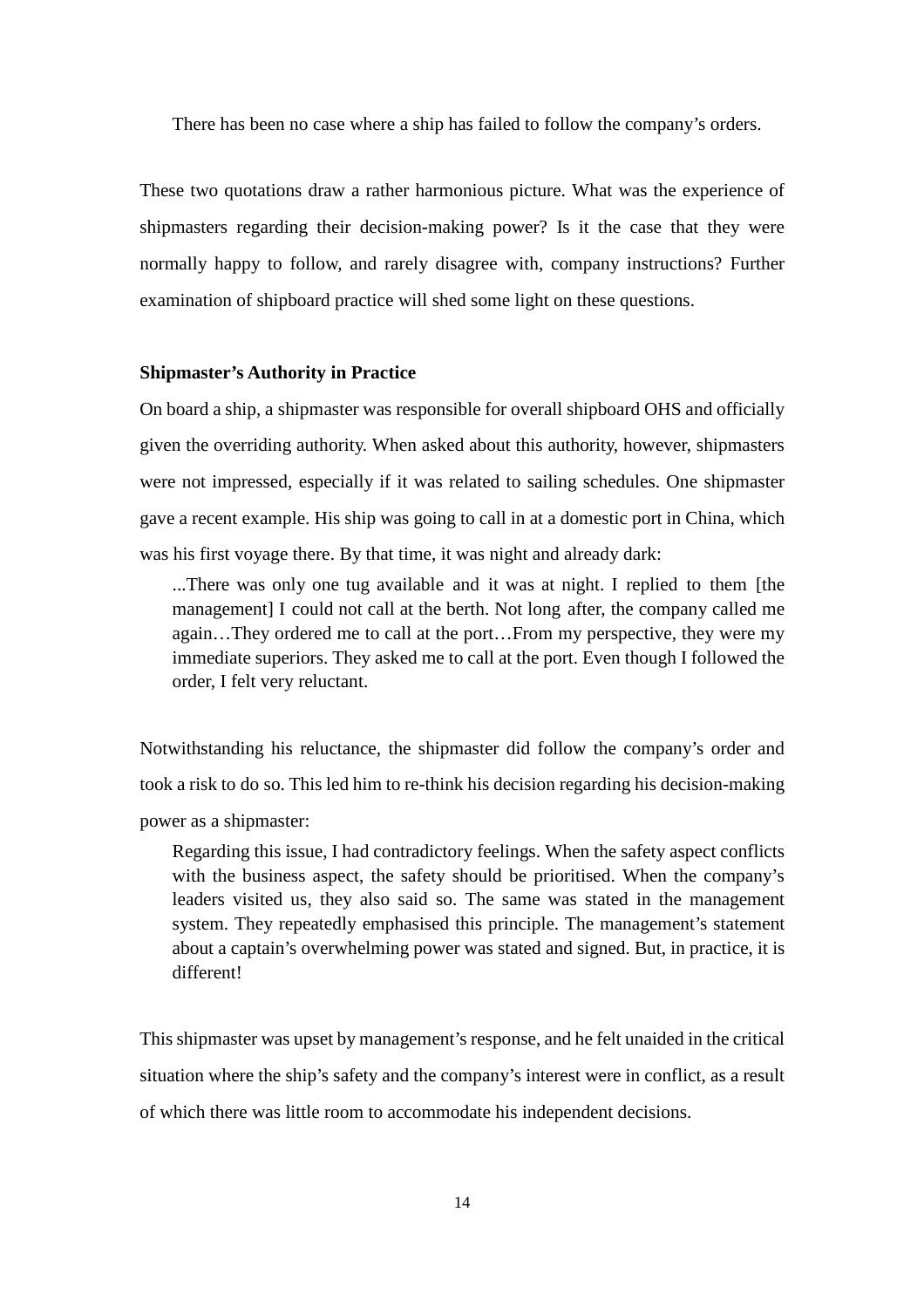This concern was also shared by other crew members, including junior officers and ratings. A bosun recounted an event, in which the ship confronted heavy weather after the ship set sail outward bound. The shipmaster thought the situation dangerous and reversed the ship's course back to shelter. Then, the company started urging him: 'Other ships are sailing as usual, so why don't you dare to sail?' Eventually, the ship was forced to resume sailing again. Even though no serious OHS issues occurred, sailing in such conditions could be fraught with problems. One third officer explained the sufferings they had to bear:

The ship encountered a low pressure storm. Affected by beam seas, the ship rolled heavily. Most things on desks were gone. Several cadets were seasick and vomited the whole day.

In such situations, the crew often felt unhappy with not only the shore management, but also the shipmaster. In their opinion, the shipmaster was not strong enough to withstand the pressure from management. Furthermore, they felt that the shipmaster sacrificed crew's safety for a good impression that he gave to the shore management. Fundamentally, these mixed feelings originated from management dominance in ship operations – shipmasters choices were dominated by shore management and crew OHS was largely neglected.

Nevertheless it is a regulatory requirement and a written policy that a shipmaster has the overriding authority when safety and environment are threatened. For this reason, any explicit order from the management asking shipmasters to follow company instructions carries a risk. If an incident occurs, such an order could evidently make the management directly responsible. To avoid causing this consequence, the management often resorted to giving orders in a more flexible and more implicit way. The abundance of word (multi-) meanings in the Chinese language certainly helps and is used for a certain effect – certain words in a specific context should be understood in the opposite way. For example, a chief engineer illustrated the multiplicity of words' meanings as follows:

'Captain…the ship was *still* anchored, but you must ensure safety'...this is a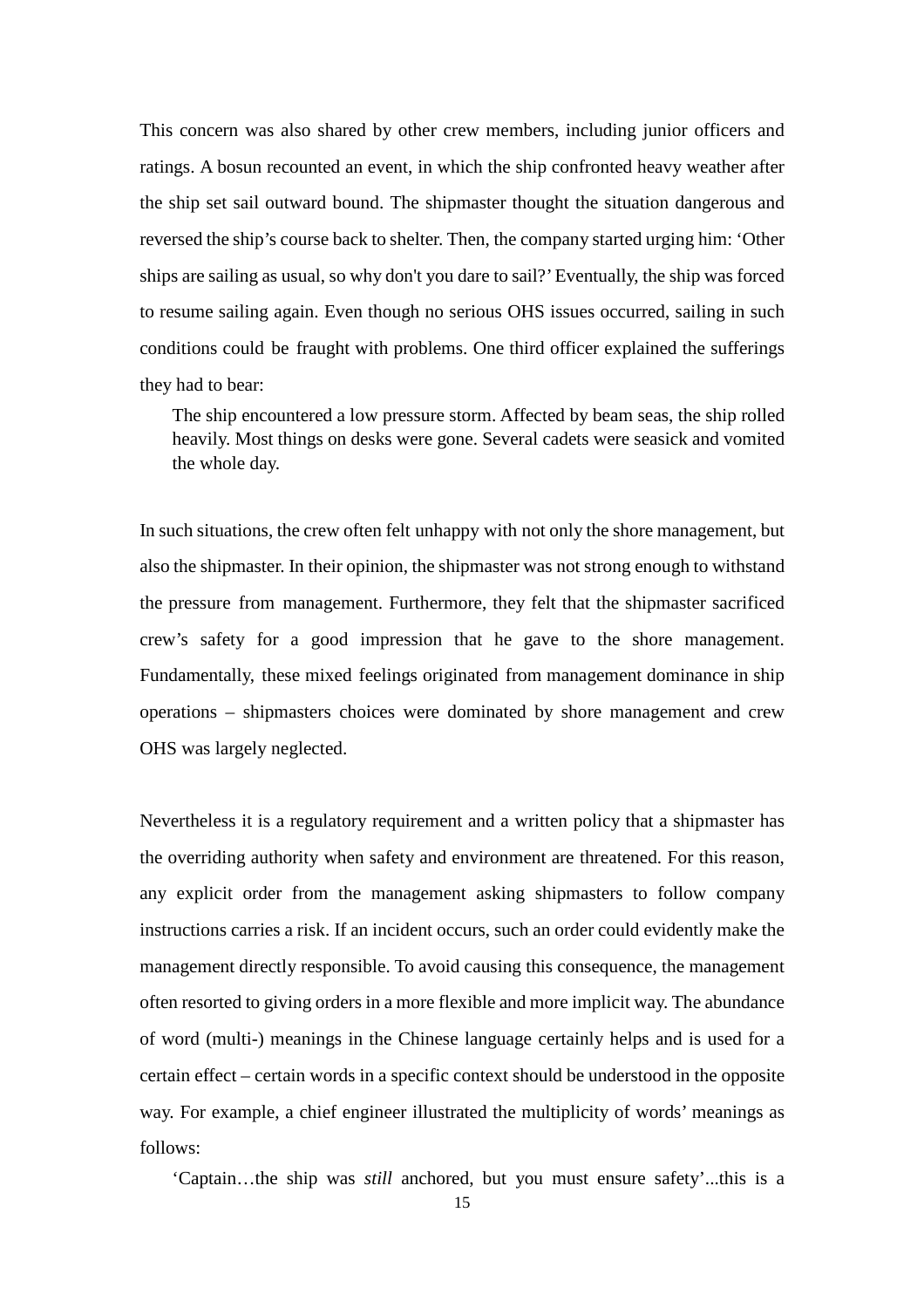reverse of the words' meaning. In Chinese, the meaning of words in this context should be understood in reverse.

In the Chinese culture, the communication style is more 'implicit, subtle and indirect' than in western counterparts (Shi and Westwood, 2000, p.212). The intention is mainly to avoid direct confrontation and to preserve harmony and face. Usually, the real meaning (intention) of communication is embedded in its context, such as tacit understandings and mutual relationships, rather than in the words themselves (Hall and Hall, 1987; Shi and Westwood, 2002). In this quotation, literally, the management seemed to offer a kind of safety reminder by emphasising the word *'still'*, but the hidden meaning was that the ship should not remain at anchor, and should start off on the next leg of the voyage.

A chief officer gave another example:

The company wanted you to sail, so the company would not give you direct order 'not to proceed'. 'Captain, you see, you keep sailing if conditions allow…You decide'. How does a captain make a decision? Many similar issues ... putting the ball in his court…, they are not willing to take direct responsibility.

Both examples indicate that seafarers read between the lines. The data show that this was rather a common practice. Such a practice reflects a tacit and mutual understanding between the management and the crew. It might be interpreted as complicity between the two. However, the crew was rather reluctant about this practice, since it benefited the management at the cost of their safety. Despite the reluctance from the crews, shipmasters had to participate in scheduling matters in order not to offend the managers.

Bhattacharya (2011 and 2012) found in his research that the short-term contractual employment practice which had become a norm in the shipping industry internationally made seafarers fear of job security and dared not to displease managers. In this research, as mentioned earlier, C1 employed most of its crew in long-term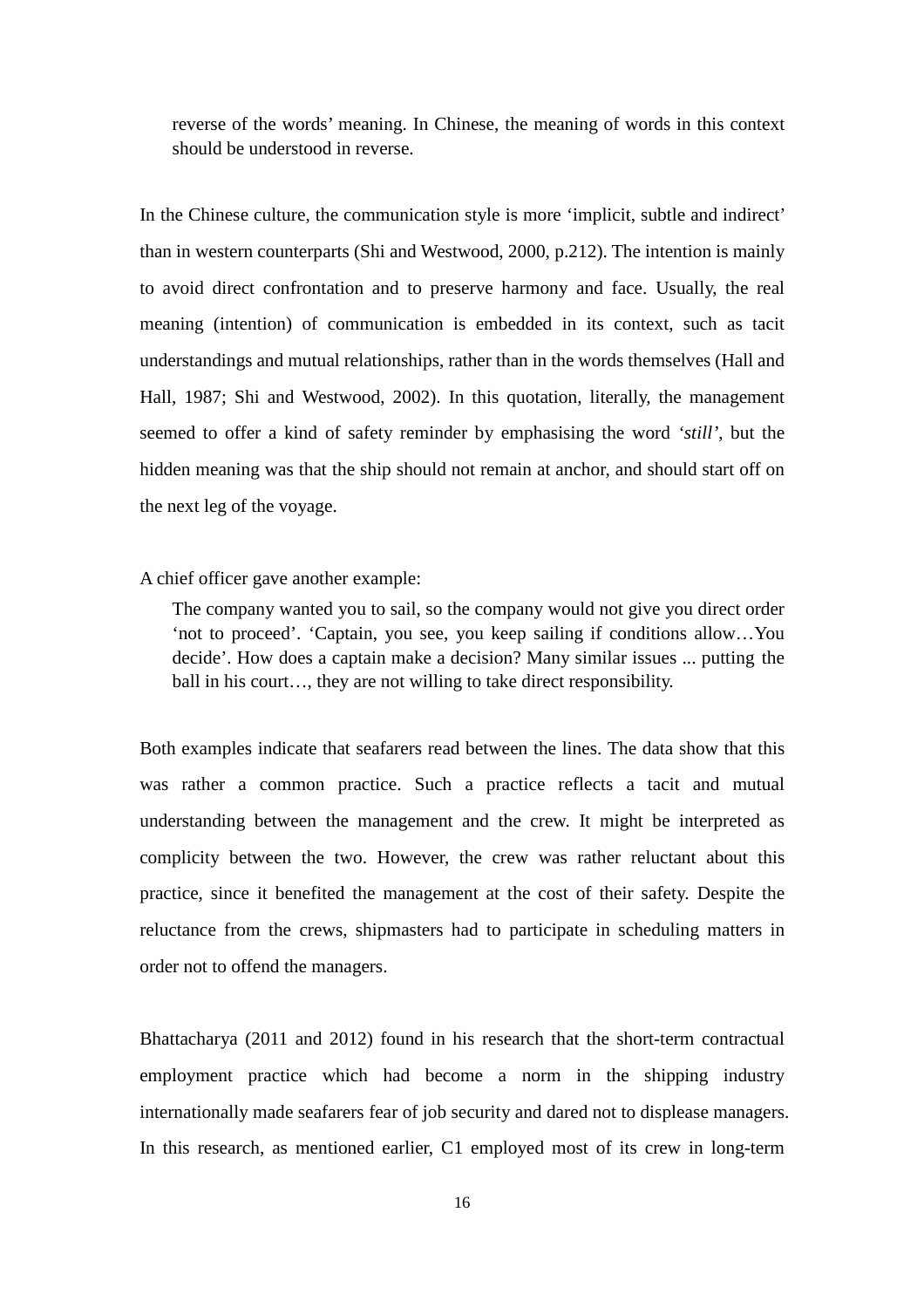contracts, while C2 offered most of its crew short-term contracts. Despite this difference, however, the data suggests that crew in both companies tried to avoid offending managers, since the managers played a decisive role in their performance appraisal which was closely related to their interests. In C1, crew informants revealed that they were afraid of displeasing managers since a bad appraisal would lead to a deduction of income and slow promotion. Additionally, in C2, unsatisfactory performance may also mean no future employment. In general, crew informants unanimously pointed out that financial income and promotion were two issues they were concerned most, as one chief officer stated:

What might work for the crew are: first, income; second, promotion; and then family concern since there is a family behind each of the crew. Crew's income is the core supporting their family.

For ensuring that their salary was not deducted, many crew would rather remain some safety related problems unreported, particularly those likely to be deemed by shore management as human errors (crew's mistakes or faults).

Thus it is understandable that why 'disagreement between shore management and crew was rare'. It reveals that despite the distance between shore and ships, the management was still in control of shipboard workplaces and granted shipmasters no real authority. As management was committed to profit, shipboard OHS practice was by and large compromised, particularly in situations where a decision whether to 'stay or go' had to be made in an adverse natural environment.

#### **The Impact on Crew's Shipboard Work Practice**

It was not only in adverse weather conditions that shipboard OHS practice could suffer. The evidence emerged from this study showed that the management tended to be committed to profit rather than safety, and since the shipmasters felt obliged to follow the company's orders, it was common that ships were operated on tight and hectic sailing schedules, and as a consequence, the crew suffered from prolonged working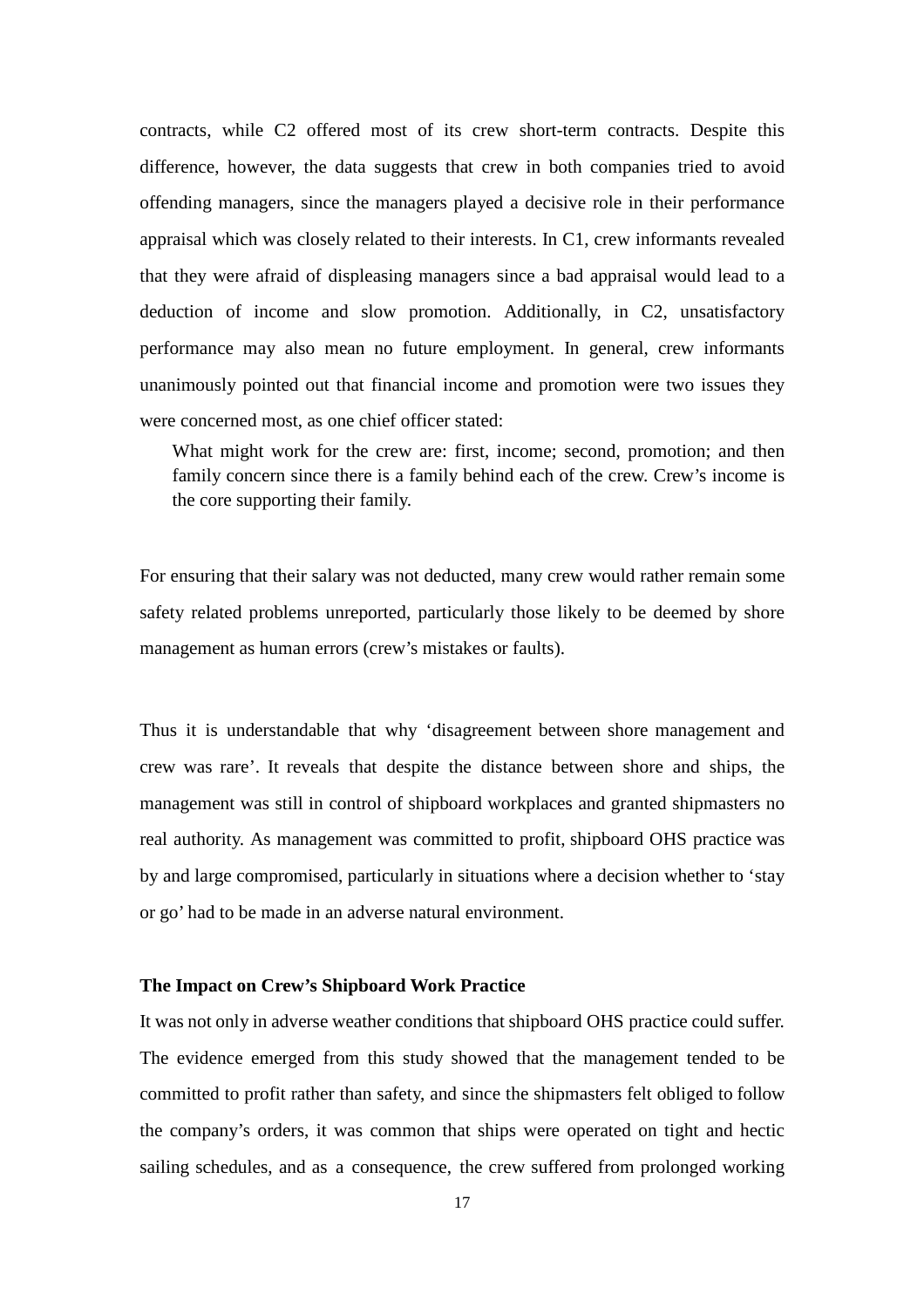hours. For example, a senior engineer described an occasion when the ship's normal schedule was turned into a rush by a sudden order received from the company:

Last time, we were going to carry cargoes in a port. The chief officer on this ship is good at work arrangements and would not cause overtime. Suddenly, the company ordered the ship to call at the berth that night. Then tank washing, ventilating, mopping the tank floor…all had to be done. Usually, it took two days, but we were forced to complete the tasks in one day.

Similarly, a junior officer described the adverse effects of tight sailing schedules on them:

The company's order was issued on board, and we had to act accordingly. In our minds, we felt that the schedule was too tight and we were too tired. You (the field researcher) were seasick yesterday. They [deck crews] were on deck to wash the cargo tanks even though the ship pitched and rolled heavily. There was no other way around it.

Both quotations raised the issues of work intensity and fatigue. In fact, fatigue has been a widespread OHS concern in the shipping industry globally for many years and it is a common factor behind a large number of maritime accidents (Smith, 2007; Wadsworth *et al*., 2008). There are also international conventions addressing seafarers' hours of work and hours of rest aiming to prevent fatigue. In order to comply with the conventions, both companies set limits to working hours in their SMSs. However, crew members expressed the view that the real working hours were much longer than the stipulated limit. The field notes recorded a number of observed events. For example, on board a ship, a busy period of time for tank washing was described by the field researcher as follows:

Over the last two days, I could see that everybody on board was very busy...I went to the bridge again after dinner. I saw the second officer was still on the bridge. I asked why since it was not his duty time. He answered that the chief officer was sleeping and he slept only several hours yesterday.

It might be expected that when the market condition is favourable, the companies could be able to make more profits and thus have more resources to improve their overall OHS performance. However, at the time of this study the data suggests that a booming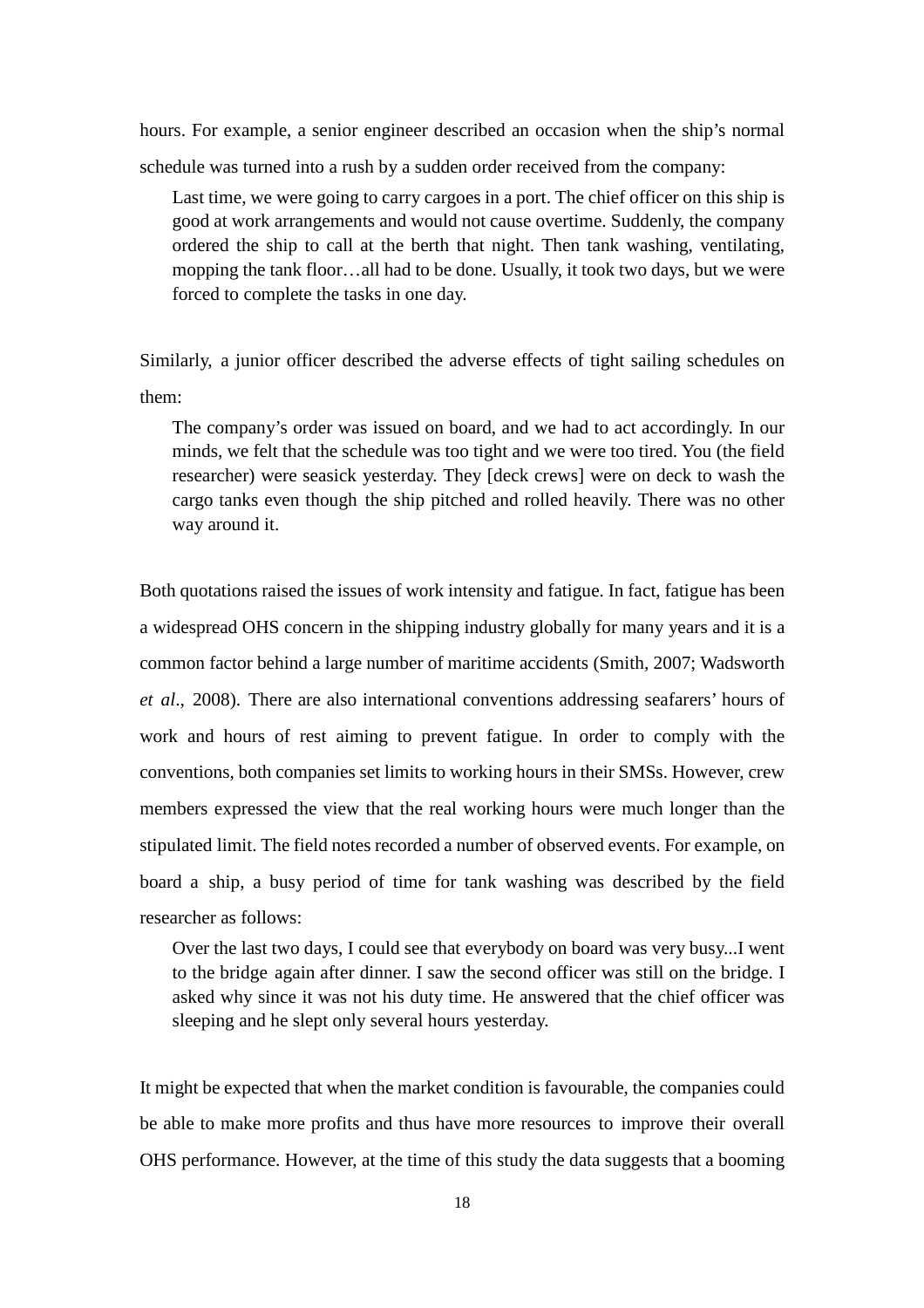market was likely to make the crew more fatigued, since the management tended to tighten up sailing schedules. This could make for more voyages and generate more revenue over a given period of time. Nevertheless, it also means that crew's rest time would be squeezed and shipboard OHS worsened. For example, one junior officer explained:

The ship would discharge cargo without any delay. Like this ship, the berthing time would not exceed 16 hours. There was no time to rest and no time to go ashore. It was normal to call at berth at 1 or 2 am in the early morning.

Furthermore, tight schedules also squeezed time for ships' normal maintenance work, particularly regarding the work in the engine department. In a sense, it can be said that tight schedules caused fatigue not only for the crew, but also to the machinery. One chief engineer complained:

All our work was prioritised by the ship's sailing schedules. The company wanted us to keep the schedules, but there was a conflict with the equipment maintenance plan. The engine had to run, and we didn't even have time to do the work. The company asked us to ensure safe production, but what happened if a machine was over fatigued? The ship would not stop sailing until its condition did not allow it to continue.

In general, an overall impression on the four ships on which the field researcher sailed was that, more or less, crew members experienced the problems of tight and hectic sailing schedules and prolonged working hours. They nevertheless reckoned that the 'wise and safe way' was to do as requested by their company even though a decision might be 'unreasonable'.

#### **Concluding Discussion**

Employee empowerment practice is widely seen as beneficial to both employees and organisations (Fernandez and Moldogaziev, 2013; Kim and Fernandez, 2015; Ogbonnaya and Valizade, 2015). It is also the case in relation to OHS, as the literature suggests that active employee participation is essential for effective OHS management (Frick *et al.*, 2000; Quinlan and Mayhew, 2000; Walters, 2004; Gunningham, 2008).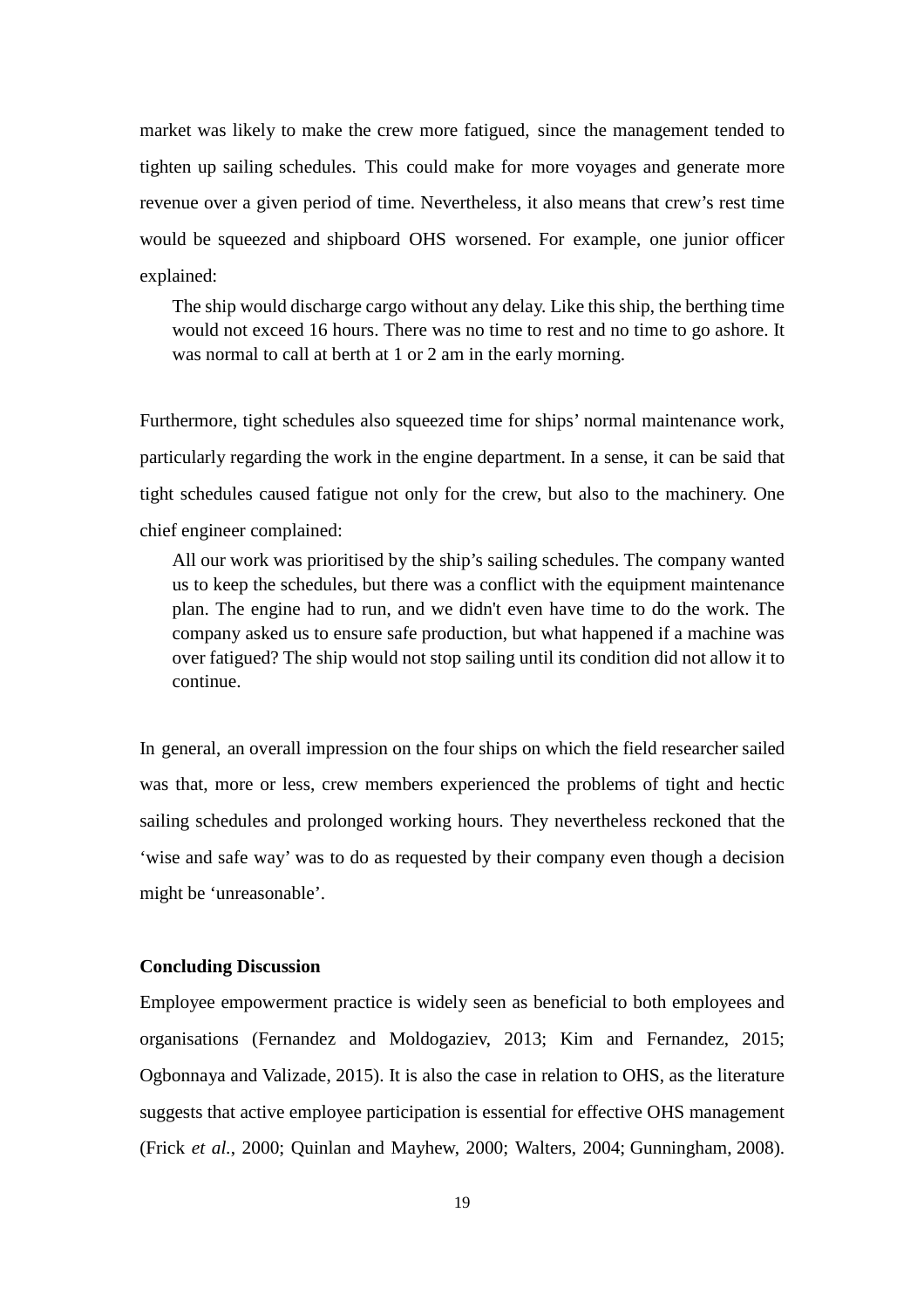Nevertheless, the literature also points out a tension between production enhancement and employee empowerment. If production enhancement is at stake, employee empowerment is likely to be ignored (Jones *et al*., 2013). In this context, ISM requires commitment from senior management to safety. Such commitment arguably would serve to prioritise safety over short-term production enhancement when there is a conflict between the two. Against this background, this paper looks into how the tension between employee empowerment and short-term production targets is managed in relation to OHS in Chinese chemical shipping.

It reveals that the shore management tends to prioritise efficient production (in the shipping context this means fast sailing) rather than safety. It is suggested that more profit comes from the 'speed and efficiency' of work and 'the money is to be made by keeping it working' in the industry (Perrow, 1999, p.181). Even though ships are mobile and usually far away from shore management, modern communication technologies enable management to track real-time information of their ships, such as position and speed. Shore management is able to monitor ship's schedules, and shipmasters have to stick to schedules required by the management. The rationale behind this is that ships with faster turn-around times can carry more cargoes in a year and thus their company may earn more revenue. However, when OHS and sailing schedules are in conflict, managers are likely to request shipmasters to prioritise the 'core interest' of their company. Rather than challenging such requests from management, shipmasters tend to read between the lines and tacitly cooperate with them. Arguably the strict hierarchy involved in ship management and high power distance in Chinese cultural context facilitates such cooperation.

Although both companies examined here have policies entrusting overriding authority to shipmasters in compliance with the ISM Code, such policies merely remain on paper and do not help break through the hierarchy to empower crews and encourage their participation. When it does make a difference, it is the practice that managers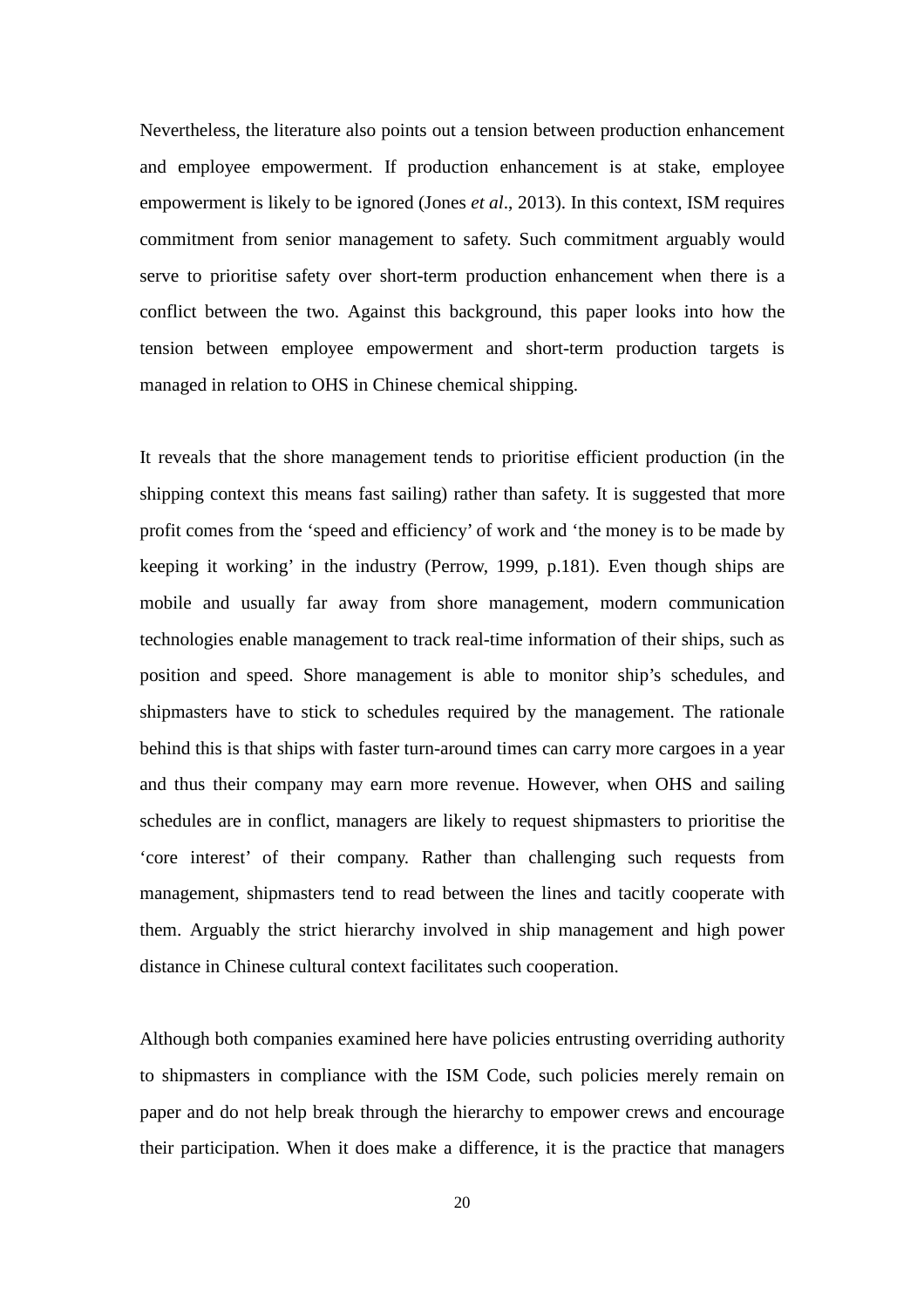have become more subtle in giving orders to exert dominance. Nevertheless, the tacit cooperation of shipmasters only serves to illustrate the dominant position of shore management and the priority of efficient production over safety. When the management prioritises profit at the cost of OHS, one of the key factors of successful OHS management – employee participation – is simply side-lined and even ignored by the management. Without management commitment, employee participation is vulnerable and unlikely to function properly. As a consequence of tightening up schedules in pursuit of profit, seafarers' health, safety and well-being are neglected, which contributes little to the improvement of OHS management on ships.

As such, this paper concurs with Bhattacharya's (2011 and 2012) conclusion that the ISM implementation is far from successful, but from a different perspective. While Bhattacharya focused on the predicament of seafarer's participation, this paper shifts the focus onto the interaction between shore-based management and seafarers as well as the tension involved in such interaction between production enhancement and seafarers' participation. It shows that even though management commitment to safety is written in company policies and managers claim to encourage seafarers to participate in decision-making processes, it is not genuinely practised in reality. When there is conflict between speedy production and crew's safety concerns, managers tend to cope with the tension by silencing the latter and tactically delivering their orders in pursuit of speedy production and profits. In this sense, managers' priority and commitments are unhelpful in terms of OHS management and the negative impact on shipboard OHS is apparently unavoidable.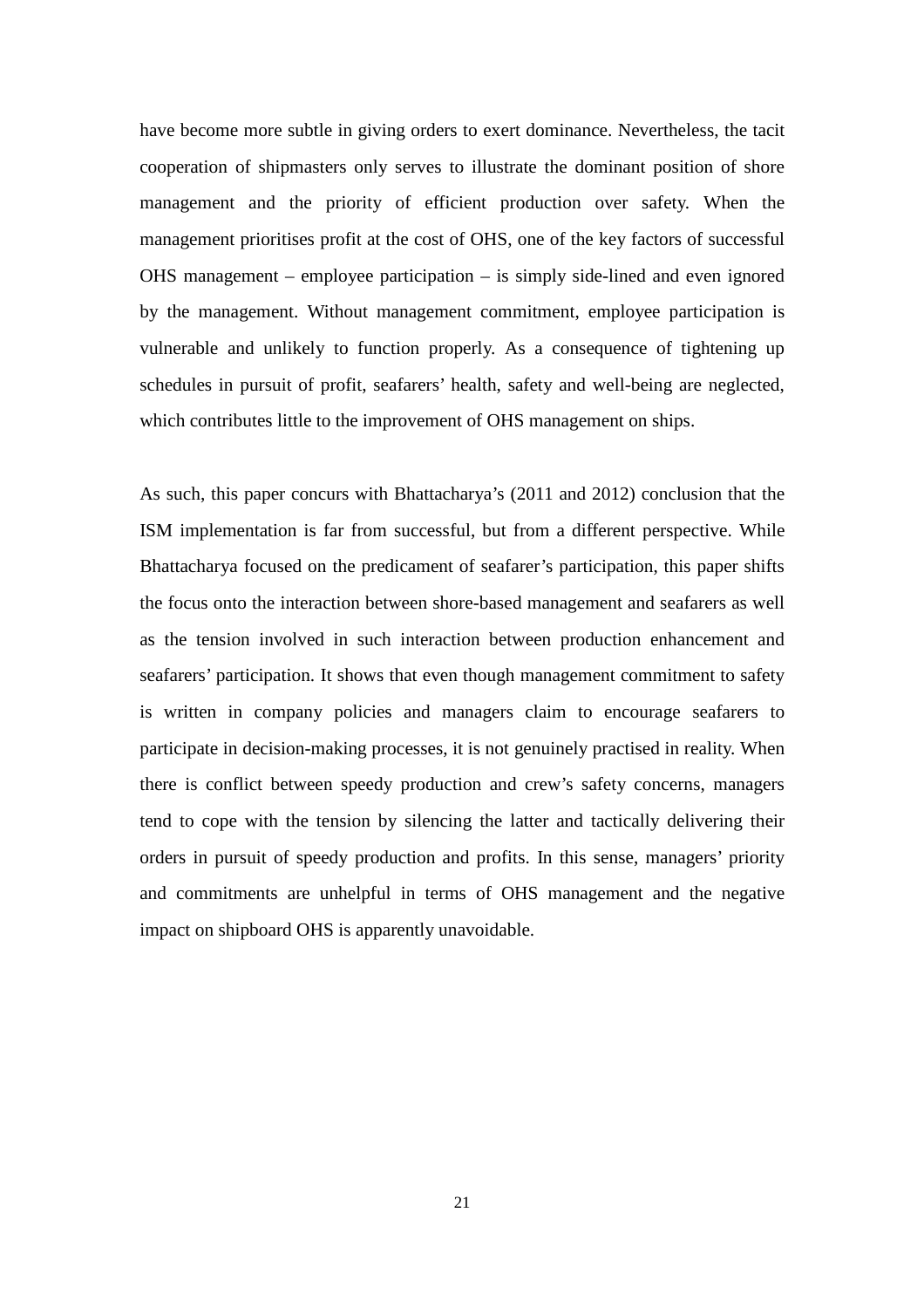#### **References**

- Batalden, B.M., and Sydnes, A.K. (2013) Maritime Safety and the ISM Code: A Study of Investigated Casualties and Incidents. *WMU Journal of Maritime Affairs*,13(1), pp.3-25.
- Bhattacharya, S. (2012) The Effectiveness of the ISM Code: A Qualitative Enquiry. *Marine Policy,* 36, pp.528-535.
- Bhattacharya, S. (2011) Sociological Factors Influencing the Practice of Incident Reporting: the Case of the Shipping Industry, *Employee Relations*, 34(1) pp.4-21.
- Bhattacharya, S. and Tang, L. (2013) Middle Managers' Role in Safeguarding OHS: The Case of the Shipping Industry. *Safety science*, 51(1), pp.63-68.
- Bohle, P., Quinlan, M. (2000) *Managing Occupational Health and Safety: A Multidisciplinary Approach*. South Yarra: Macmillan.
- Borch, D.F., Hansen, H.L., Burr, H. and Jepsen, J.R. (2012) Surveillance of Deaths onboard Danish Merchant Ships, 1986-2009. *Occupational and Environmental Medicine*, 63(1), pp.7-16.
- Bowen, D.E. and Lawler, E.E. (1995) Empowering Service Employees. *Sloan Management Review*, 36(4), p.73.
- Callaghan, G. and Thompson, P. (2001) Edwards Revisited: Technical Control and Call Centres. *Economic and Industrial Democracy,* 22(1), pp.13-37.
- Edwards, R. (1979) *Contested Terrain.* London: Heinemann.
- EEC (1989) *Council Directive 89/391/EEC on the Introduction of Measures to Encourage Improvements in the Safety and Health of Workers at Work*. Brussels: EU.
- Ellis, N., Bloor, M., Sampson, H. (2010) Patterns of Seafarer Injuries. *Maritime Policy and Management*. 37 (2), pp.121-128.
- Fernandez, S. and Moldogaziev, T. (2011) Empowering Public Sector Employees to Improve Performance: Does It Work? *The American Review of Public Administration*, 41(1), pp.23-47.
- Fernandez, S. and Moldogaziev, T. (2013) Employee Empowerment, Employee Attitudes, and Performance: Testing a Causal Model. *Public Administration Review*, 73(3), pp.490-506.
- Frenkel, S., Korczynski, M., Donohue, L. and Shire, K. (1995) Re-constituting Work: Trends towards Knowledge Work and Info-normative Control. *Work, Employment & Society,* 9(4), pp.773-796.
- Frick, K., *et al.* (2000) Systematic Occupational Health and Safety Management All Introduction to a New Strategy for Occupational Safety, Health and Well-being. In: Frick, K. *et al.* (eds.) *Systematic Occupational Health and Safety Management*. Amsterdam and New York: Pergamon, pp. 1-16.
- Fuller, L. and Smith, V. (1991) Customers' Report: Management by Customers in a Changing Economy. *Work, Employment & Society* 5(1), pp.1-16.
- Gamble, J. (2007) The Rhetoric of the Consumer and Customer Control in China. *Work, Employment & Society* 21(1), pp. 7-25.
- Gunningham, N. (2008) Occupation Health and Safety, Worker Participation and the Mining Industry in a Changing World of Work. *Economic and Industrial*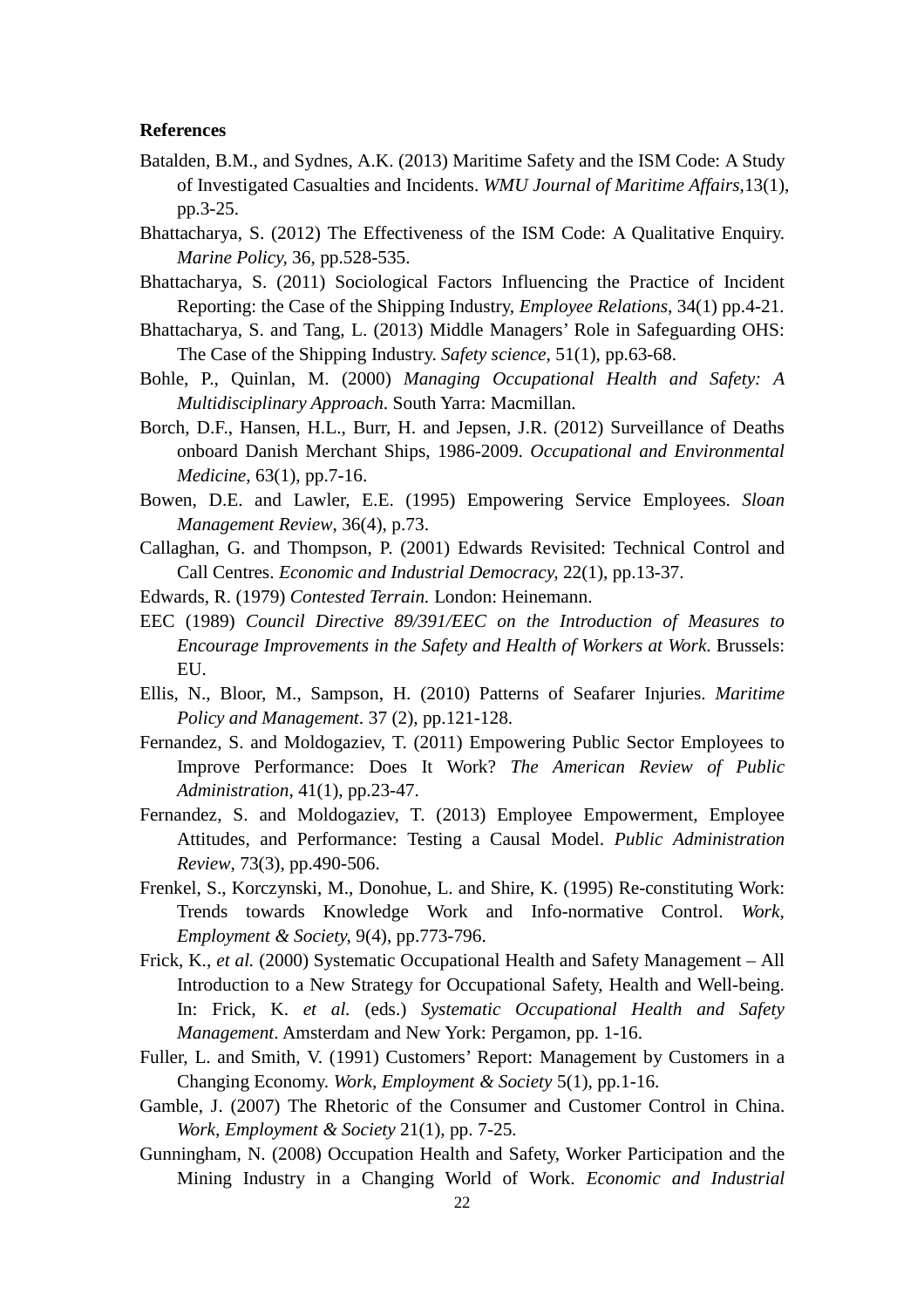*Democracy* 29(3), pp. 336-361.

Hall, E.T. and Hall. R.M. (1987) *Hidden Dimensions*. New York: Anchor.

- Hansen, H.L. (1996) Surveillance of Deaths onboard Danish Merchant Ships, 1986-93: Implications for Prevention. *Occupational and Environmental Medicine*, 53, pp.269-275.
- Hofstede, G. (1991) *Cultures and Organisations: Software of the Mind*. Berkshire: McGraw-Hill Book Company.
- Humphreys, S.J. (2007) Health and Safety at Work Act 1974: Is It Too Late to Teach an Old Dog New Tricks? *Policy and Practice in Health and Safety,* 05 (1), pp.19-36.
- IMO (2005) *The Role of the Human Element: Assessment of the Impact and Effectiveness of Implementation of the ISM Code.* London: IMO.
- Jones, R., Latham, J. and Betta, M. (2013) Creating the Illusion of Employee Empowerment: Lean Production in the International Automobile Industry. *The International Journal of Human Resource Management*, 24(8), pp.1629-1645.
- Kamp, A. (2009) Bridging Collective and Individual Approaches to Occupational Safety and Health: What Promises Does Workplace Health Promotion Hold? *Policy and Practice in Health and Safety* , 07 (1), pp.85-102.
- Kim, S.Y. and Fernandez, S. (2015) Employee Empowerment and Turnover Intention in the US Federal Bureaucracy. *The American Review of Public Administration,* May 19, 2015( Doi: 0275074015583712).
- Kokotos, D.X. (2013) A Study of Shipping Accidents Validates the Effectiveness of ISM-Code, *European Scientific Journal*, 9(19).
- LaMontagne, A.D., Barbeau, E., Youngstrom, R.A., Lewiton, M., Stoddard, A.M., McLellan, D., Wallace, L.M. and Sorensen, G. (2004) Assessing and Intervening on OSH Programmes: Effectiveness Evaluation of the Wellworks – 2 Intervention in 15 Manufacturing Worksites. *Occupational and Environmental Medicine*, 6, pp.651-660.
- Lan, P. (1999) Management in the Chinese Construction Industry. In: Warner, M. (ed.) *China's Managerial Revolution*. London: Frank Cass, pp.94-118.
- Lappalainen, J., Vepsäläinen, A., Salmi, K., and Tapaninen, U. (2011) Incident Reporting in Finnish Shipping Companies. *WMU Journal of Maritime Affairs*,10(2), pp.167-181.
- Larsson, T. (2000) The Diffusion of Employer Responsibility. In: Frick, K. *et al.* (eds) *Systematic Occupational Health and Safety Management*. Amsterdam & New York: Pergamon, pp. 199-226.
- Lu, Y. (1991) A Longitudinal Study of Chinese Managerial Behaviour: An Inside View of Decision-making under the Economic Reform. *PhD Thesis*, University of Aston, Birmingham.
- Marginson, P., Lavelle, J., Quintanilla, J., Adam, D. and Sánchez-Mangas, R. (2013) Variation in Approaches to European Works Councils in Multinational Companies. *Industrial & Labor Relations Review*, 66(3), pp.618-644.
- Mouritsen, J. and Larsen, H.T. (2005) The 2nd Wave of Knowledge Management: The Management Control of Knowledge Resources through Intellectual Capital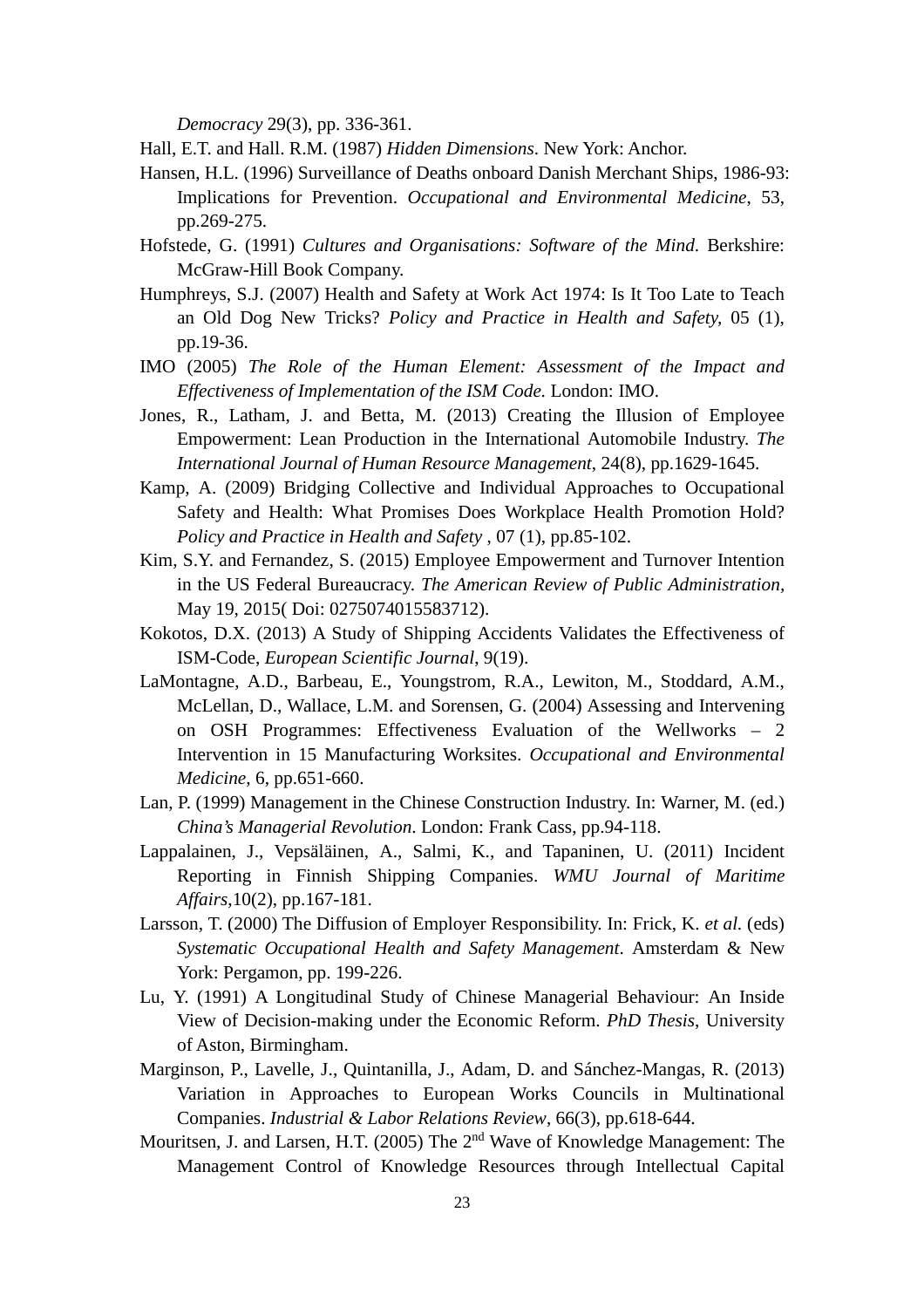Information. *Management Accounting Research,* 16, pp.371-394.

- Nichols, T., Dennis, A. and Guy, W. (1995) Size of Employment Unit and Industrial Injury Rates in British Manufacturing Industry: a Secondary Analysis of WIRS 1990 Data. *Industrial Relations Journal*, 26(1), pp.45-56.
- Nichols, T. and Tucker, E. (2000) OHS Management Systems in the United Kingdom and Ontario, Canada: A Political Economy Perspective. In: Frick, K. *et al.* (eds) *Systematic Occupational Health and Safety Management*. Amsterdam & New York: Pergamon, pp. 285-309.
- Nielsen, D. and Roberts, S. (1999) Fatalities among the World's Merchant Seafarers (1990-1994). *Marine Policy,* 23 (1), pp.71-80.
- Nytro, K., Saksvik, P.O. and Torvatn, H. (1998) Organizational Prerequisites for the Implementation of Systematic Health, Environment and Safety Work in Enterprises. *Safety Science*, 30(3), pp.297-307.
- Ogbonnaya, C.N. and Valizade, D. (2015) Participatory Workplace Activities, Employee-level Outcomes and the Mediating Role of Work Intensification. *Management Research Review*, 38(5), pp.540-558.
- Oldham, R.C. (1998) Tanker Quality: the Oil Industry Perspective. In: Haralambides, H.E. (ed.) *Quality Shipping: Market Mechanisms for Safer Shipping and Cleaner Oceans*. Rotterdam: Erasmus.
- Oltedal, H.A. and McArthur, D.P. (2011) Reporting Practices in Merchant Shipping, and the Identification of Influencing Factors. *Safety Science,* 49, pp.331-338.
- Perrow, C. (1999) *Normal Accidents: Living with High-Risk Technologies*, 2nd ed. New Jersey: Princeton University Press.
- Psarros, G., Skjong, R. and Eide, M.S. (2010) Under-reporting of Maritime Accident. *Accident Analysis and Prevention*, 42, pp. 619-625.
- Quinlan, M. and Mayhew, C. (2000) Precarious Employment, Work Re-organisation and the Fracturing of OHS Management. In: Frick, K. *et al.* (eds) *Systematic Occupational Health and Safety Management*. Amsterdam and New York: Pergamon, pp. 175-198.
- Reilly, B., Paci, P. and Holl, P. (1995) Unions, Safety Committees and Workplace Injuries. *British Journal of Industrial Relations*, 33, pp.273-288.
- Roberts, S.E. and Marlow, P.B. (2005) Traumatic Work Related Mortality among Seafarers Employed in British Merchant Shipping, 1976-2002. *Occupational and Environmental Medicine*, 62, pp.172-180.
- Robson, L.S. *et al.* (2007) The Effectiveness of Occupational Health and Safety Management System Interventions: A Systematic Review. *Safety Science,*45, pp.329-353.
- Sampson, H.A. (2013) *International Seafarers and Transnationalism in the Twenty-first Century*. Manchester University Press.
- Schlevogt, K. (2002) *The Art of Chinese Management: Theory, Evidence, and Applications.* Oxford: Oxford University Press.
- Shannon, H.S., Walters, V., Lewchuk, W., Richardson, J., Moran, L.A., Haines, T. and Verma, D. (1996) Workplace Organizational Correlates of Lost-time Accident Rates in Manufacturing. *American Journal of Industrial Medicine*, 29,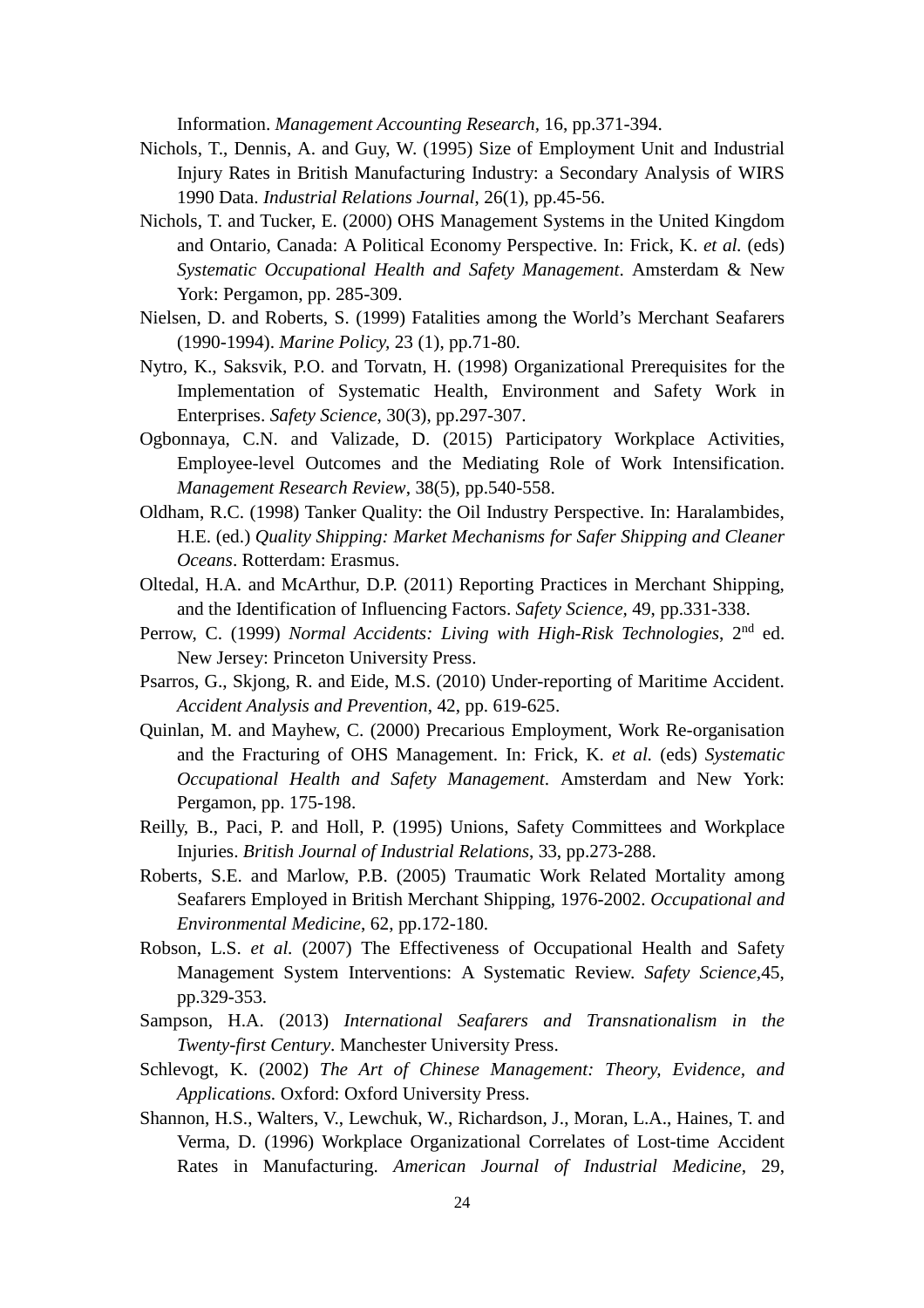pp.258-268.

- Shannon, H.S., Mayr, J. and Haines, T. (1997) Overview of the Relationship between Organizational and Workplace Factors and Injury Rates. *Safety Science*, 26(3), pp.201-217.
- Shannon, H.S. (1998) Workplace Organizational Factors and Occupational Accidents. In: Feyer A.M. and Williamson A. (eds.) *Occupational Injury: Risk, Prevention and Intervention.* London: Taylor & Francis Ltd.
- Shi, X. and Westwood, R.I. (2002) International Business negotiation in the Chinese Context. In: Li, J.T., Tsui, A.S. and Weldon, E. (eds) *Management and Organisations in the Chinese Context*. Palgrave Macmillan, pp.185-221.
- Smith, A. (2007) *Adequate Crewing and Seafarers' Fatigue: The International Perspective*. Cardiff University: Centre for Occupational and Health Psychology.
- Stewart, P., Richardson, M., Danford, A., Murphy, K., Richardson, T., and Wass, V. (2009) *We Sell Our Time No More*, London: Pluto Press.
- Sturdy, A., Fleming, P. and Delbridge, R. (2010) Normative Control and beyond in Contemporary Capitalism. In: Thompson, P. and Smith, C. (eds.) *Working life: Renewing Labour Process Analysis*, pp.113-135. Basingsoke, Hampshire: Palgrave.
- Thompson, P. and Van Den Broek, D. (2010) Managerial Control and Workplace Regimes: An Introduction. *Work, Employment & Society*, 24(3), pp.1-12.
- Thompson, P. and Vincent, S. (2010) Labour Process Theory and Critical Realism. In: P. Thompson and C. Smith (eds.) *Working Life: Renewing Labour Process Analysis*, pp. 47-69. Basingsoke, Hampshire: Palgrave.
- Tzannatos, E., and Kokotos, D. (2009). Analysis of Accidents in Greek Shipping during the Pre-and Post-ISM Period. *Marine Policy*, 33(4), pp. 679-684.
- Vidal, M. (2007a) Lean Production,Worker Empowerment, and Job Satisfaction: A Qualitative Analysis and Critique, *Critical Sociology*, 33, pp.247–278.
- Vidal, M. (2007b) Manufacturing Empowerment? Employee Involvement in the Labour Process after Fordism, *Socio-Economic Review*, 5, pp.197–232.
- Wadsworth, E.J.K, Allen, P.H., McNamara, R.L. and Smith A.P. (2008) Fatigue and Health in a Seafaring Population. *Occupational Medicine* 58(3), pp.198–204.
- Walters, D. (2004) Workplace Arrangements for Worker Participation in OHS. In: Bluff, L., and Gunningham, M. and Johnstone, R. (eds) *OHS Regulation for a Changing World of Work*. Sydney: Federation Press.
- Walters, D. (2005) International Developments and Their Influence on Occupational Health and Safety in Advanced Market Economies. In: Peterson, C.L. and Mayhew, C. (eds) *Occupational Health and Safety*. New York: Baywood Publishing Company, pp.13-30.
- Walters, D., Nichols, T. (2007) *Worker Representation and Workplace Health and Safety*. Basingstoke: Palgrave Macmillan.
- Walters, D. and Bailey, N. (2013) *Lives in Peril: Profit or Safety in the Global Maritime Industry*. Basingstoke: Palgrave Macillan.